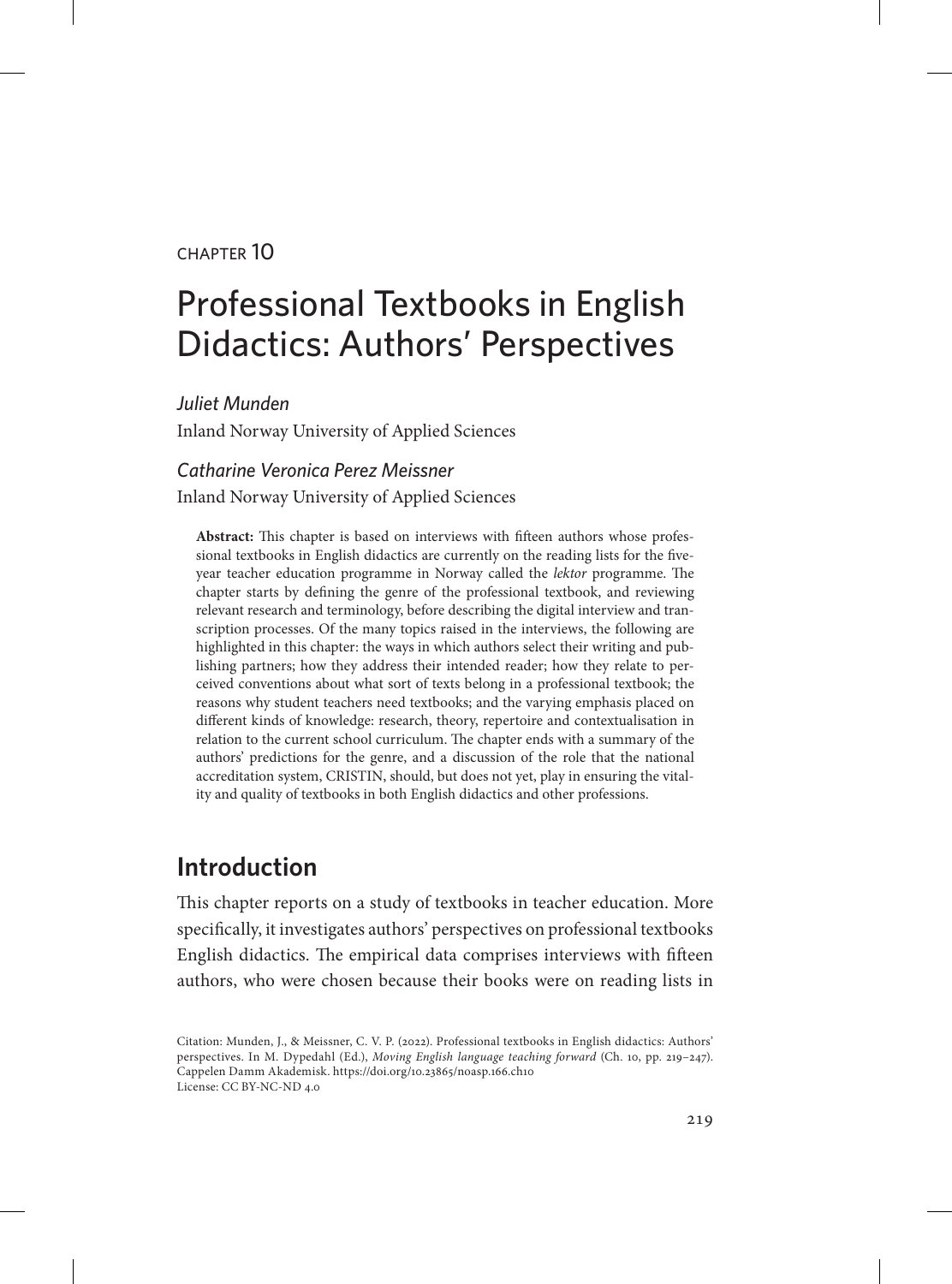English didactics modules in Norway for the academic year 2021–22. Our interest in this topic arose partly in response to the recent flurry of textbooks in English didactics, written and published for teacher education in Norway. The range of such textbooks from which teacher educators can now choose has led to international textbooks in English didactics all but disappearing from reading lists in Norway, where previously they had featured prominently (Caspersen et al., 2017; Moi et al., 2014).

Despite the current dominance of textbooks written for the Norwegian context, there is a striking neglect of textbooks of any sort in policy documents in Norway. For example, a recent White Paper, though it states unequivocally that there is too little research in and about teacher education (Meld. St. 4. (2018–2019), p. 67), makes no mention of books, let alone textbooks. Nor does the 2021 report of the executive agency of the Ministry of Education and Research – Diku – make any reference to books of any kind. By contrast, there are 129 occurrences of word combinations using "digital", a quantification of the complete lack of policy, reference or statistics on syllabus literature and, indeed, other types of dissemination (see also Vestbø, 2020). In the most recent report from Diku, we see the same tendency: two pages are dedicated to the digitalisation of higher education, while syllabus literature and dissemination are not mentioned at all (Tungesvik, 2021).

The absence of textbooks in official policy documents is not new. Writing in 1993, Johnsen saw this omission as explaining why there was so little research on textbooks: as an object of study they had "not yet been sanctioned" (p. 22). More recently, research in the field of English for academic purposes has tended to focus on more prestigious research genres at the expense of instructional genres (Bondi, 2016). Digital education media receive far more attention in research and policy than do textbooks, and here publishers in the private sector are a key stakeholder. The development of digital educational media in recent years has led to the sale of paper-based and digital learning resources being of about equal worth in 2020 (Gilje, 2021). Today, the future of printed textbooks in schools is uncertain, and there is widespread concern that funding for new educational media may mean that the purchase of textbooks will lose out to one-on-one tablets and software licences (Kvinge, 2021).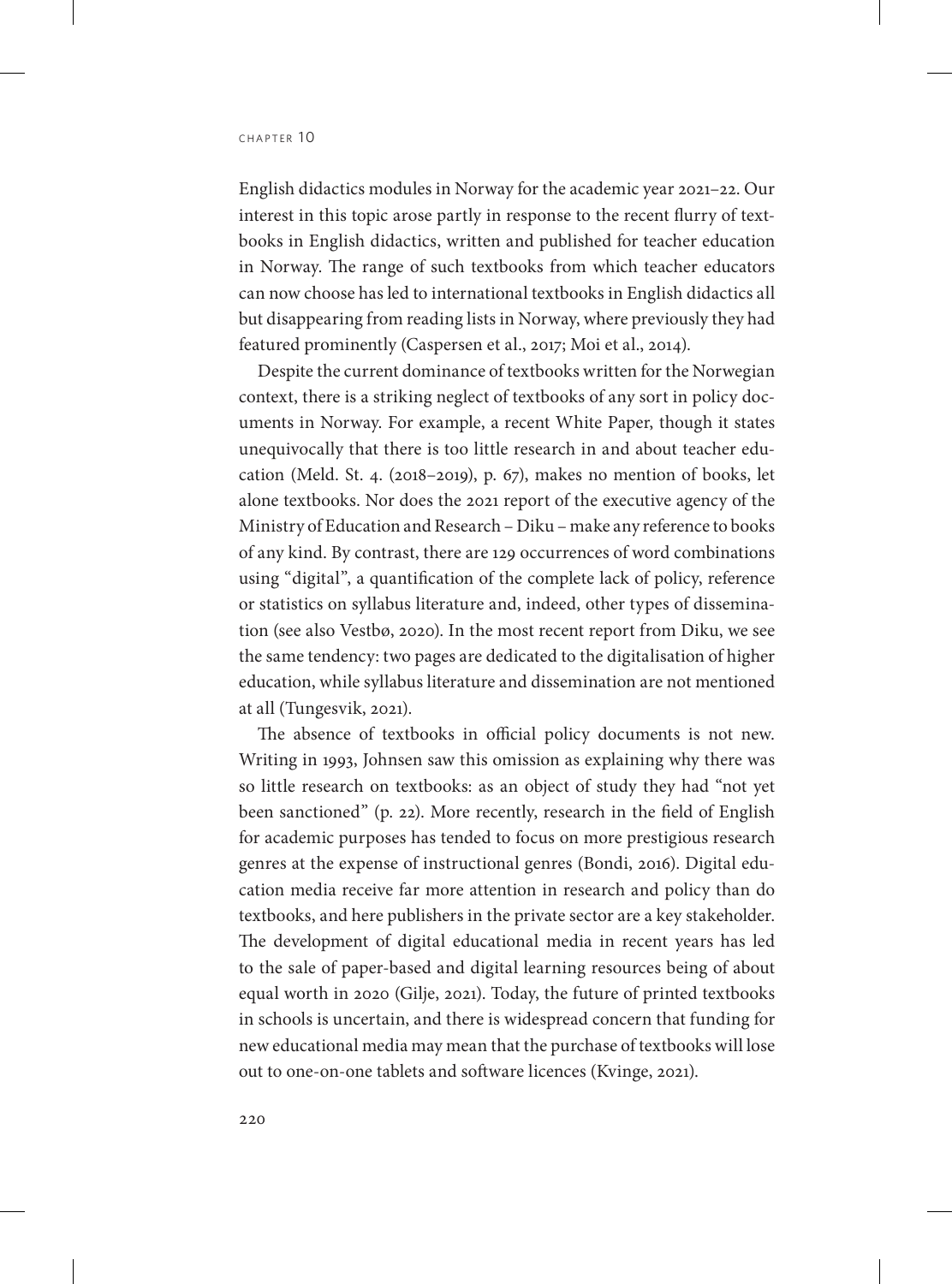Against this backdrop of neglect and the increasing focus on digital educational media, we set out to find out more about today's professional textbooks in English didactics for teacher education. We coined the term *professional textbook* to identify textbooks written for professionally-oriented modules in English teaching and learning, distinguishing this genre from textbooks written primarily for disciplinary modules, on topics such as English literature or English language. We sought out the experiences and perspectives of textbook authors, all of whom are employed in teacher education, or have been until recently, so that in addition to being authors, they are experienced teacher educators. This gives them a broad basis from which to discuss professional textbooks in English didactics. The overarching research question is:

What characterises the writing of professional textbooks in English didactics?

More specifically we ask:

What sort of decisions do authors make in shaping their professional textbook? What do authors perceive as the need for professional textbooks in English didactics?

What importance do authors accord to different types of professional knowledge in their textbooks?

Although this chapter focuses on professional textbooks in English didactics, it offers perspectives that are relevant to teacher education in other subjects. One such perspective is the perceived value and financing of textbook writing. While we were initially wary of addressing this issue, the topic was repeatedly raised by our interviewees. We have therefore chosen to conclude this chapter with a reflection on the position of professional textbooks in CRISTIN, the current accreditation system for scholarly and scientific production and dissemination in Norway.

# The genre of the professional textbook in English didactics

A commonly used term in the Scandinavian discourse about textbooks is *læremidler*, where *lære* denotes both teaching and learning. *Læremidler*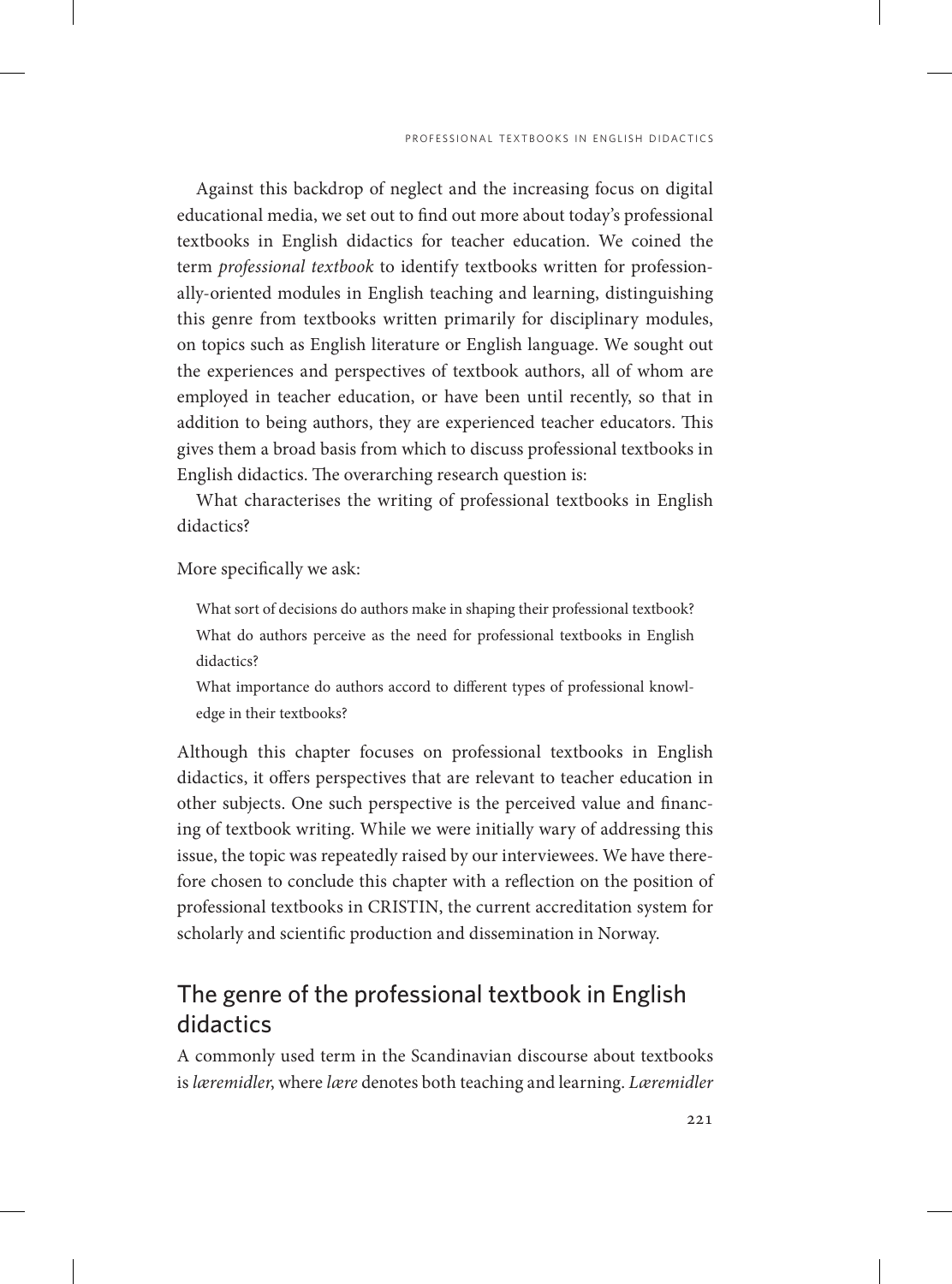is variously translated into English as "educational media", "teaching resources", "teaching aids" and "learning resources". The extensive theoretical literature associated with *læremidler* offers several useful distinctions. Didactic *læremidler* are those designed for teaching (Hansen, 2006), and it is in this category that we find textbooks. A further distinction can be made between didactic *læremidler* and "second order texts" (Selander, 2013). These latter can be used in an educational setting, though they are not designed for this purpose. Literary works are an obvious example in the context of teacher education.

*Læremidler* is not the only central Scandinavian term that does not match up readily with an English equivalent. "Textbook" can be translated by two terms that the Norwegian Publisher's Association distinguishes between, namely *lærebok* and *fagbok*. In their yearly statistics over book sales, the Norwegian Publisher's Association describes the *lærebok* as intended for use in tertiary education, whereas the *fagbok* is also intended for a professional market (Den Norske Forleggerforening, 2020, p. 19). The distinction between these is, arguably, as much an issue of academic status and financial incentives as of content (Nylenna, 2017). For example, a *lærebok* allows the publisher to apply for state funding, provided the book serves a segment of Norwegian tertiary education that might not otherwise have access to relevant literature adapted for the Norwegian context (Diku, 2021). To achieve this funding, the book must be on the reading list at an institute of higher education. A *fagbok* does not qualify for this type of funding, but can be given accreditation in the Current Research Information System in Norway (CRISTIN). Such accreditation is important for the authors' careers and universities' funding (Nylenna, 2017).

The term *textbook*, then, refers to a flora of text types (Johnsen et al., 1997, p. 31), and defining the term necessarily imposes various degrees of restriction (Johnsen, 1993, p. 24). What all textbooks do have in common, whether designed for primary, secondary or tertiary education, is that they are part of an asymmetrical form of communication where the author knows and writes for those who know less (Selander & Skjelbred, 2004). So do what are sometimes termed "academic books", but these fall outside our definition of professional textbooks, since, though "as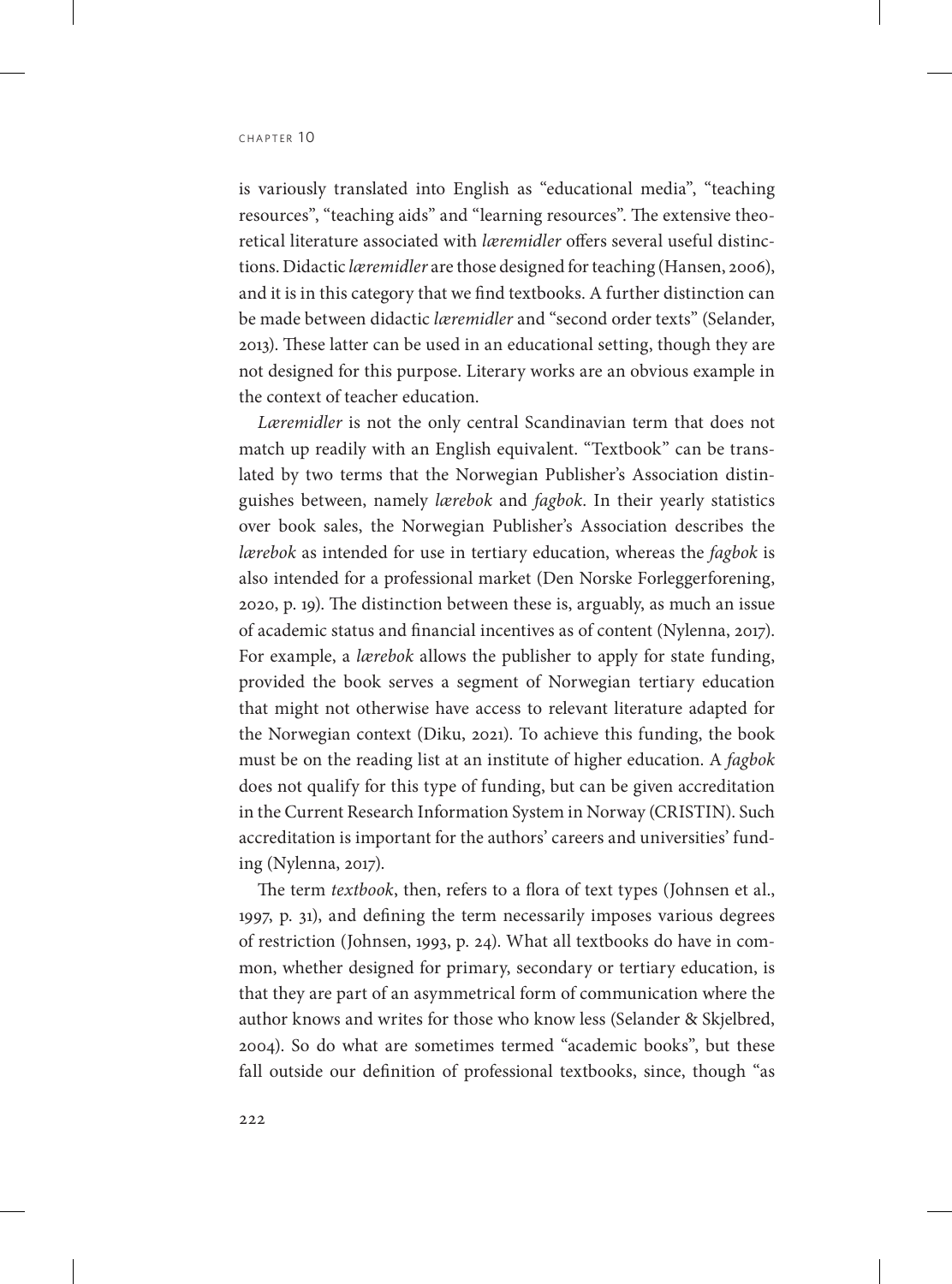difficult to define as the academic disciplines themselves", academic books are typically a long-form publication that conveys the result of in-depth research carried out over a period of years and which makes an original contribution to a field of study (Deegan, 2017). Academic books seldom need to be positioned in relation to policy documents or curricula. School textbooks, by contrast, must fulfil politically set agendas, as these find expression in policy documents and curricula (Skrunes, 2010, p. 62). Professional textbooks position themselves more freely between the two: they do not need to focus on the curriculum, although, as we shall see, some authors choose to do so. Furthermore, textbook authors must select, simplify and adapt (Askeland et al., 2017) to a far greater extent than must authors of academic books. This is also the case at tertiary level, where students, not least student teachers, have very diverse disciplinary knowledge and school experience.

All textbooks can be described in terms of their content, their purpose and their audience (Hyland, 1999), and the primary audience for a professional textbook of English didactics is student teachers, as well as in-service teachers interested in continued professional development. Professional textbooks present the knowledge and values that a student must master in order to successfully practise that profession. Hyland (1999) describes textbooks for undergraduates as "one of the primary means by which the concepts and analytical methods of a discipline are acquired", as well as conveying "the norms, values and ideological assumptions of a particular academic culture" (p. 3). In teacher education they are therefore texts that "suggest and legitimise content, rules, norms, ideals, and discourses related to teaching" (de Cássia Fernandes Hegeto, 2021, p. 195).

We understand professional textbooks to have four main components related to the teaching and learning of English. They typically include *theory* related to English as a second or foreign language; *contextualisation* in relation to the national curriculum, learner diversity and other educational issues; and *repertoire*, by which term we refer to learning and assessment activities that teachers can use in the classroom. Finally, textbooks include *research* that sheds light on these three components.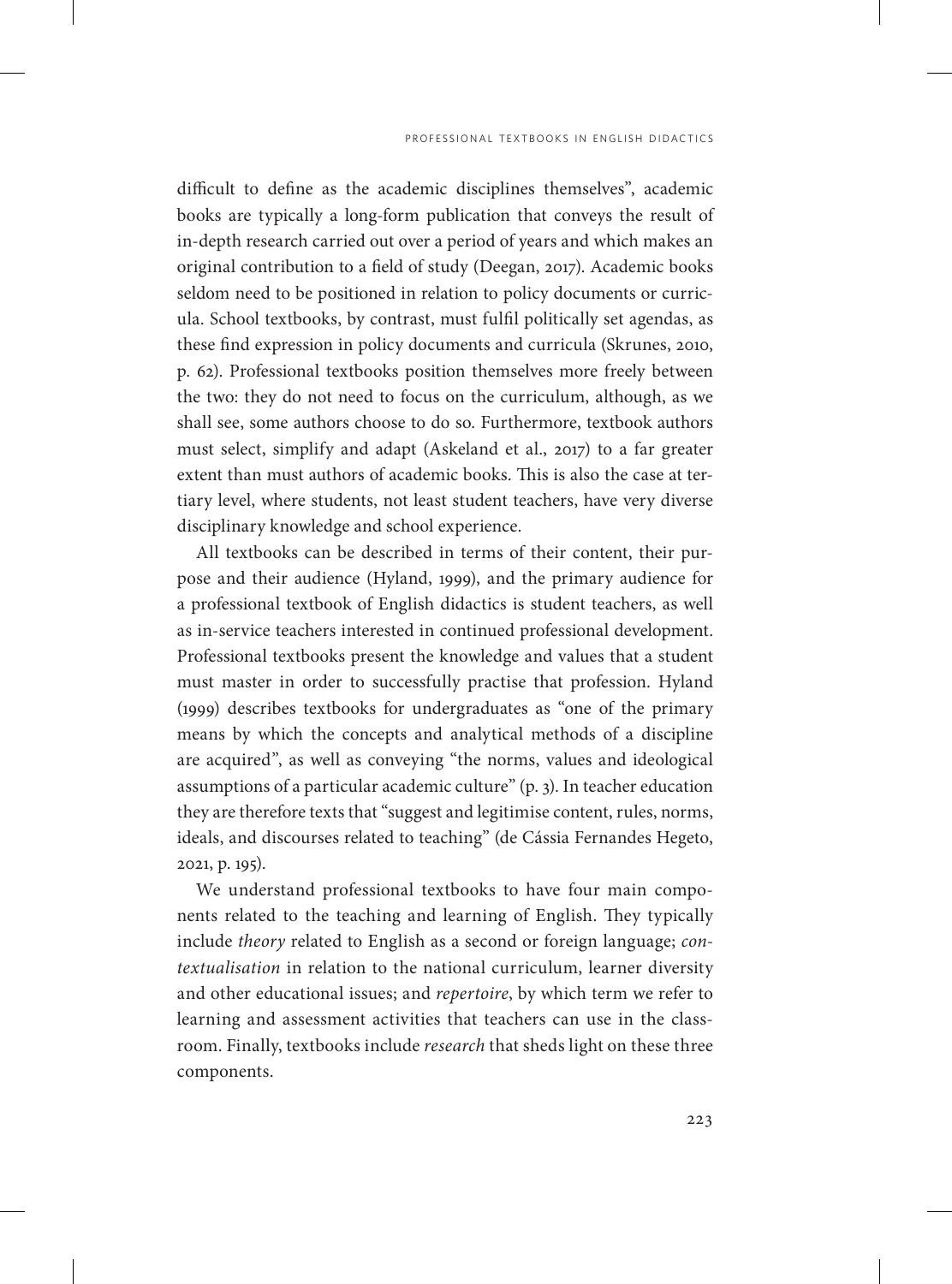#### Approaches to the study of textbooks

One of the most influential textbook researchers in Norway, Egil B. Johnsen (1993), once asked why the study of textbooks had never been established as a separate college or university discipline (p. 21). He offered as a partial explanation an observation by Hacker (1980), that research tends to focus on what is new and to steer clear of what is perceived to be on its way out. We will consider the demise or survival of textbooks towards the end of this chapter. But since Johnsen bemoaned the status of textbook research in 1993, the field has benefited from a period of intense activity at the Norwegian National Centre for Teaching Aids (1993–2000), including the work of Staffan Selander and Dagrun Skjelbred, amongst others. In more recent years research has tended to focus on digital educational media, with almost no interest in the ways that textbooks and digital learning resources are used in combination (Gilje, 2017).

Textbook theory and research have been heavily oriented towards primary and secondary school (Knudsen et al., 2011), and tertiary-level textbooks are a marginalised field of study (de Cássia Fernandes Hegeto, 2021, p. 195). Yet one can explore the relevance of studies of primary and secondary school textbooks for the professional textbooks in our study. For example, as just mentioned, school textbooks are usually written to meet the requirements of a particular curriculum (Tønnesen, 2013, p. 149), and so we can ask professional textbook authors to what extent they too write to accommodate the most recent school curriculum. Similarly, Selander (2013) defines an educational text as one that is "produced for a particular institutionalised use, an educational system with its own space, time and social organisation" (p. 31, our translation), and so we can ask in what ways the authors in the present study intend their books for particular institutionalised uses. A final example is the claim that "textbooks have the distinct advantage of having a relatively homogenous institutionalised function across diverse social, political and cultural spaces and time" (Christophe et al., 2018, p. 415). We asked authors to speculate on the institutionalised functions that professional textbooks may be called on to fulfil in 20 years' time. Will these, as Christophe et al. claim, be much the same as today?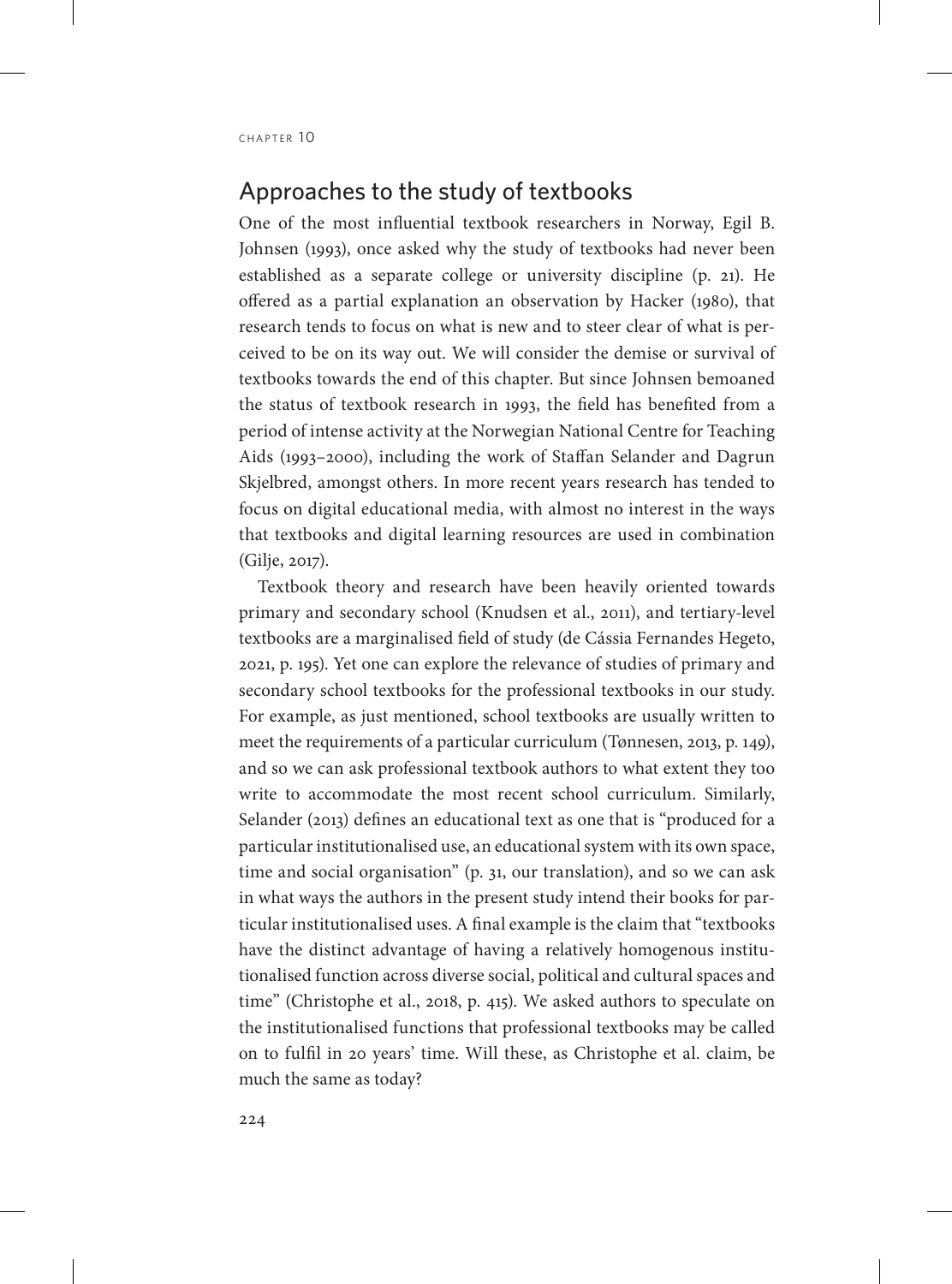Despite these points of contact with existing textbook research, we, like Askerøi and Høie (1999) in their study of textbooks for vocational subjects, have had to draw on studies with limited application to our own. To illustrate this challenge, we may consider Gilje's categorisation of the four main areas of textbook research (2017). These are 1) the representation of ideology and history; 2) the analysis of multimodal texts; 3) investigations by educational stakeholders into the extent and use of learning resources and ICT in the classroom; and 4) observational studies of learning resources and social interaction in the classroom. Our study is not easily accommodated within this classification. It is better accommodated in an earlier categorisation on which Gilje drew. Johnsen (1993) distinguished between 1) historical investigations; 2) ideological research, a form of content analysis typically concerned with discrimination, ideology and democracy; 3) the use of textbooks in terms of accessibility, effectiveness and classroom practices; and 4) what Johnsen (1993) described as a less researched field: the study of authors, publishers, approval mechanisms, curricula, political approaches and user approaches (p. 311). It is in this last category that the present study belongs. It furthermore contributes to a current trend in textbook research that Fuchs and Bock (2018) describe as "a coming of age" in textbook research (p. 7). This trend is marked by the diversification from content analysis to the study of contexts and practices, which in our case entails the study of authors' perceptions of the multiple contexts of textbook production and use.

## **Methods**

The authors who participated in this study were identified from the reading lists for the academic year 2021–2022 in English didactics modules at the seven universities in Norway that offered the *lektor* programme in English. This five-year teacher education programme was chosen because didactics is taught in separate modules, unlike programmes of initial teacher education in years 1–7 and 5–10, where didactics is integrated into the subjects (Nasjonalt råd for lærerutdanning, 2017, 2018a, 2018b). With the exception of one university, students in this education programme are required to take more than one didactics module, and reading lists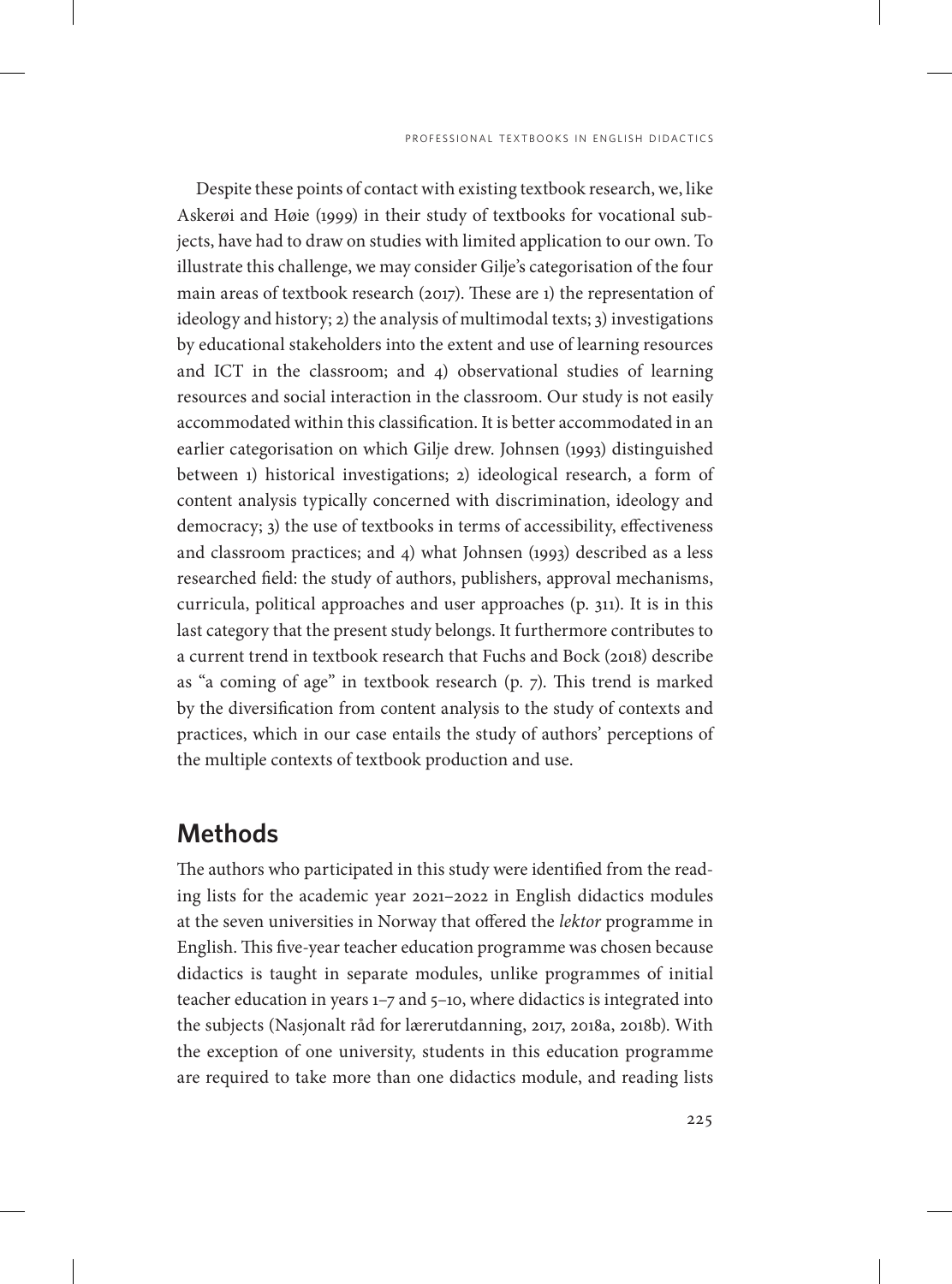from all the didactics modules were therefore collected. We identified ten professional textbooks within English didactics that featured either in part or in whole on those reading lists, and whose authors were asked to participate in this study.

An interview guide was piloted with the two authors of a professional textbook in Norwegian didactics, and slightly re-written as a result. The guide included questions relating to

- their academic background and professional experience
- their motivation for writing the professional textbook/s
- the choice of co-author and publisher
- the editorial and publishing process and the book's reception
- the book's intended user and the inscription of this user in the text
- the role of different text types, such as case studies, questions and tasks

More generally, interviewees were asked to reflect on

- the balance between a "ready digested" professional textbook and the focus in teacher education on source criticism
- the status and challenges of writing professional textbooks in an academic institution
- the future of professional textbooks in English didactics

Interviewees were also invited to comment on any other aspects of textbook writing that they wished to address.

The interview guide served as a set of prompts in a conversation that was sometimes quite strongly interviewee-led, placing the interviews on a continuum between semi-structured and unstructured (Cohen et al., 2018, p. 511). Authors of the same textbook were interviewed together: seven interviews with a total of fifteen authors. Some authors had collaborated on more than one book. Each interview lasted about an hour and was carried out and recorded in Zoom, with both researchers present. The video and sound files were stored in the data collection tool Nettskjema. They were transcribed by the researchers using the Microsoft Word online transcription tool.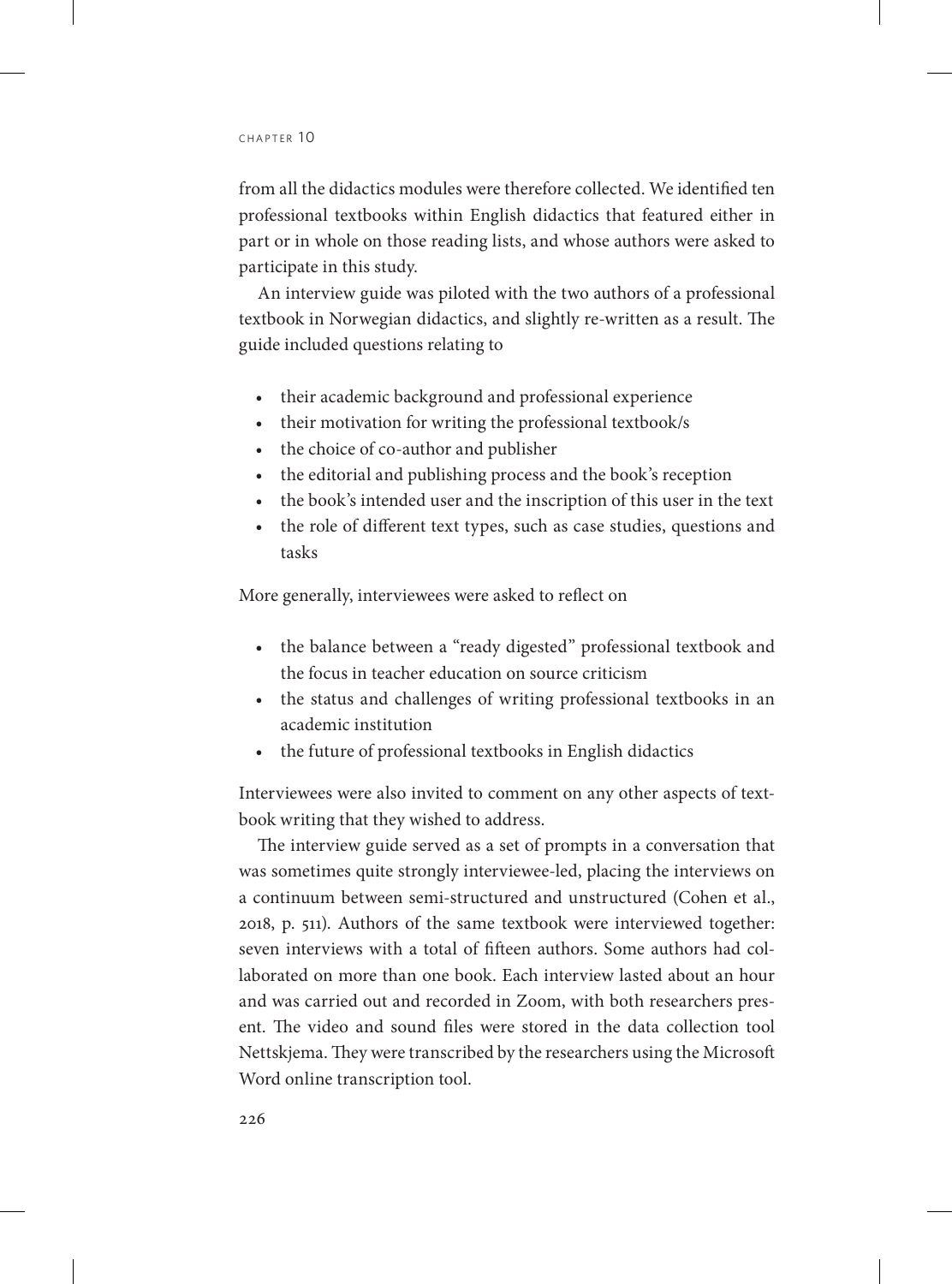As there were always at least four people present, the interviews were not only data collection events, but also social occasions. This was in part because the first author of this chapter had met many of the authors in other professional contexts, but also because several of the authors, after having worked intensely together while writing their textbooks, had not met up for some time.

The transcription process followed the reflective practice advocated by Oliver, Serovich and Mason (2005), where transcription decisions are based on the purpose the interviews are to serve. In the present case the purpose was to gather information about the interviewees' perspectives. The transcription was therefore somewhat denaturalised, removing most hesitations, false starts and encouragements, and nearly all stammering. We have, moreover, standardised the grammar in direct quotations. What remained were those features of oral speech that we deemed to contribute to the informational or attitudinal content of the interviews.

The guidelines on informed consent, privacy and data storage from the Norwegian Centre for Research Data were followed throughout, and the authors' permission to use their full names was sought both before and after the interviews, and addressed at the start of each interview. This means that the respondents were prepared to be quoted by name, a premise that may well have affected their responses. We have since decided against naming the authors, because some of them reported being disconcerted when they saw in writing the hesitations and disfluencies of their oral communication. Another argument for anonymising the material is that our discussion of the academic accreditation system CRISTIN addresses themes raised by the authors, including guidelines for publication points, that could have an impact on their future publications.

While each textbook was formed by the authors' attitudes, values and understanding of English didactics, they also seemed to represent a "collective awareness, an understanding that is valid for the society and the time of which the author is a part" (Johnsen et al., 1997, p. 34, our translation). We came to see the seven interviews as a set, a shared conversation. They generated a wide-ranging and rich data, with the concomitant challenge of thematic analysis across 120 pages of dense transcription. It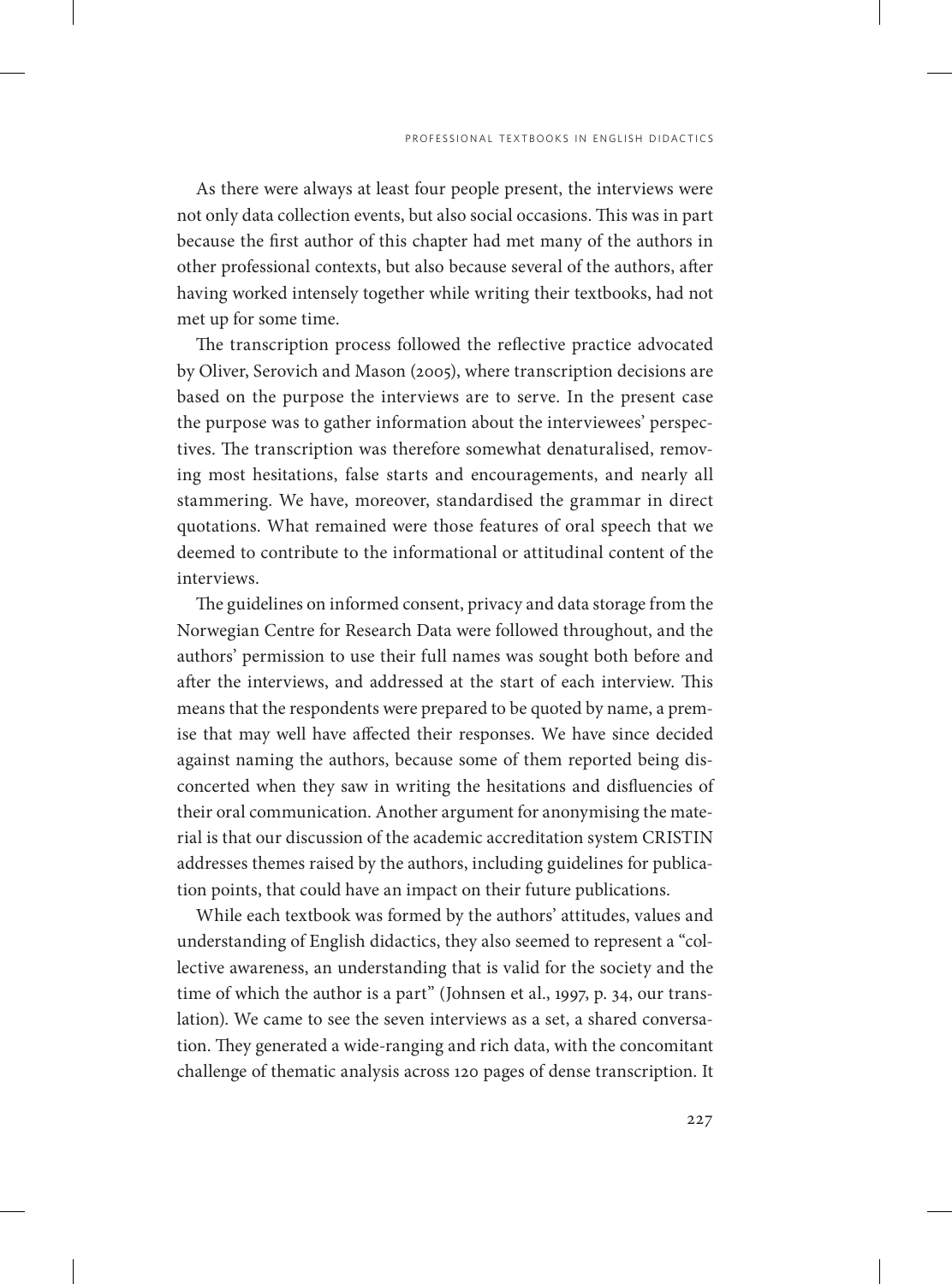is a challenge that the representation of a qualitative study must balance a holistic interpretation of the interviews with the fragmentation that necessarily results from categorisation (Cohen et al., 2018, p. 524). After each interview we identified possible themes and patterns of response. We discussed the interviews more systematically once they were all completed. Throughout the writing process we reviewed our perception of the interrelationship of the various themes and how different ways of organising the findings could throw light on our research questions. We have chosen to present our findings under three headings: Shaping a professional textbook; Why students need professional textbooks; and The relative importance accorded to research, theory and repertoire.

## **Findings**

#### Shaping a professional textbook

In this section we consider how author partnerships were initiated and how the quality of professional textbooks was addressed. We also report on the authors' intended audience, the types of text they thought it appropriate to include, and whether or not they contextualised their textbook in relation to the current school curriculum.

When asked how author partnerships were initiated, interviewees reported that it was often one person who had an idea for a professional textbook who then invited another person to participate. Several authors said that their idea would not have become a book were it not for their writing partner. The choice of whom to collaborate with was usually based on existing or previous professional relationships. One author, for example, said that they knew "that we can work well together, that it's a productive partnership". Other factors that influenced the choice of co-author included shared professional interests or a shared place of employment. Another partnership experienced that the publisher already had a book in mind, so that "they asked us more to do than we asked them to be allowed to do this". In the case of edited books, interviewees explained that they went in search of contributors with an expertise that they themselves lacked. There was also one example of the publisher initiating the textbook and writing partnership: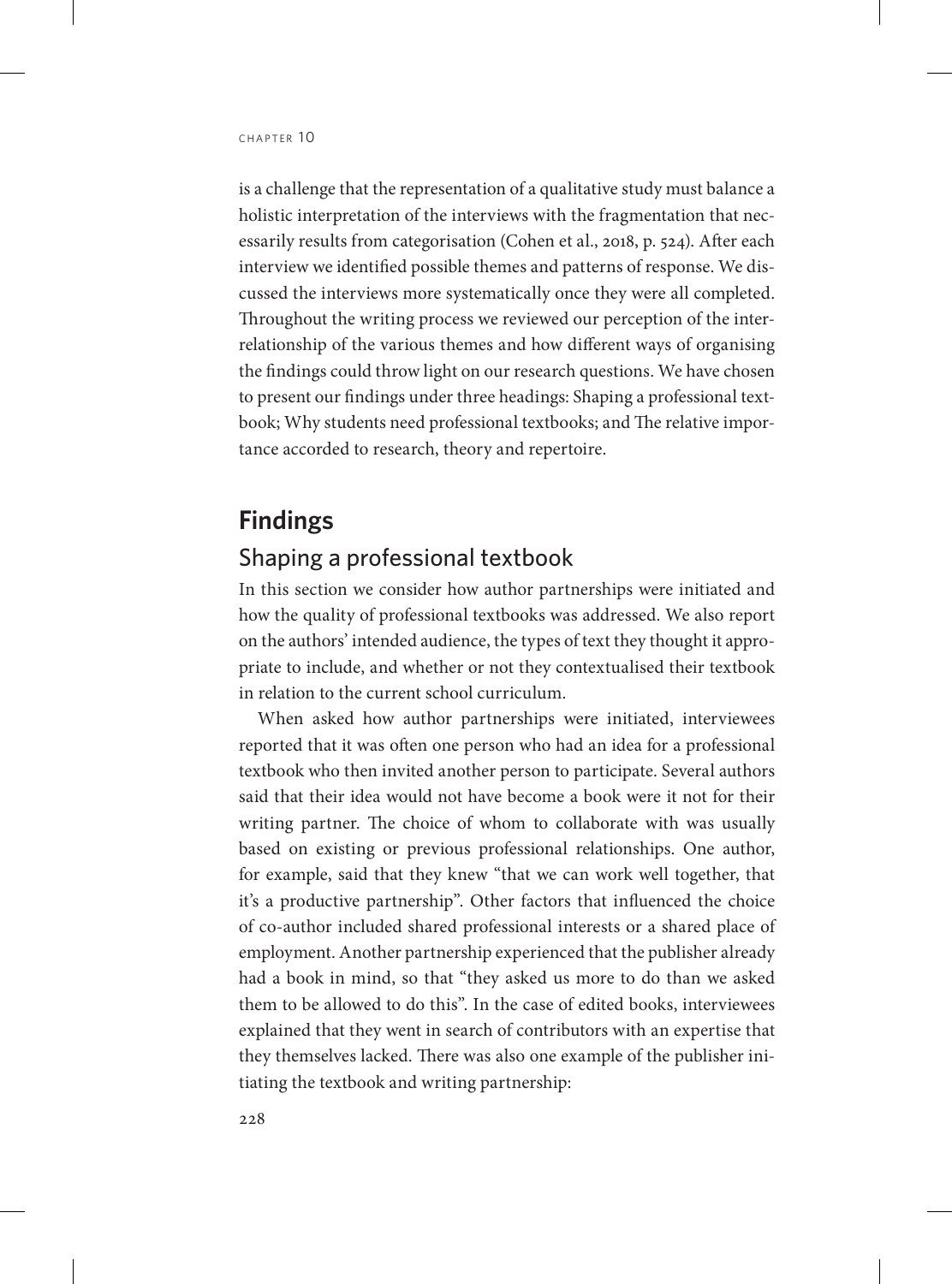It was the editor who reached out to me and asked if I would be interested […] and then I think that you […] also came over, joined us and this is when she suggested […] as the third author, so that's – she basically hooked us up.

Some author partnerships reported that the choice of publisher was straightforward since they already had a well-established relationship with a publishing house with which they had previously collaborated. Some even referred to their confidence in a particular editor at that publishing house. Others, however, experienced a more challenging process in finding a suitable publisher. One author partnership recalled that before the publication of the first edition of their book, they had had to argue for the need for textbooks in English didactics written for the Norwegian context. They recalled some colleagues being sceptical of their ambition to compete with international publications, remembering an attitude of "why are you writing this book, because there are so many books on English teaching methodology. Not written in Norway, but written for the world market, so you know, who do you think you are, really?" They were also met with resistance from the publisher they approached, who initially believed that there wasn't a market for this type of book. More recently, a few authors described as drawn-out or problematic the process of finding a publisher who was committed to meeting their aspirations, or who shared their understanding of the amount of work involved in creating a revised edition.

Authors typically reported that although they were themselves entrusted with the main responsibility for ensuring the quality of their text, the publisher was in most cases involved in recruiting an external reader before the book went to print. Whether the external reader was designated "peer reviewer" or "consultant" seemed to depend on the conceptualisation of the book rather than the rigour of the review process itself. While authors generally expressed satisfaction with this situation, several authors pointed out that co-authorship in itself provides an ongoing process of revision and peer review.

Turning now to the authors' intended audience, we found them to be in agreement that their books were written to cater for a diverse group that includes both initial teacher education and in-service teachers. Since *lektor* courses qualify students to teach in secondary school, some of the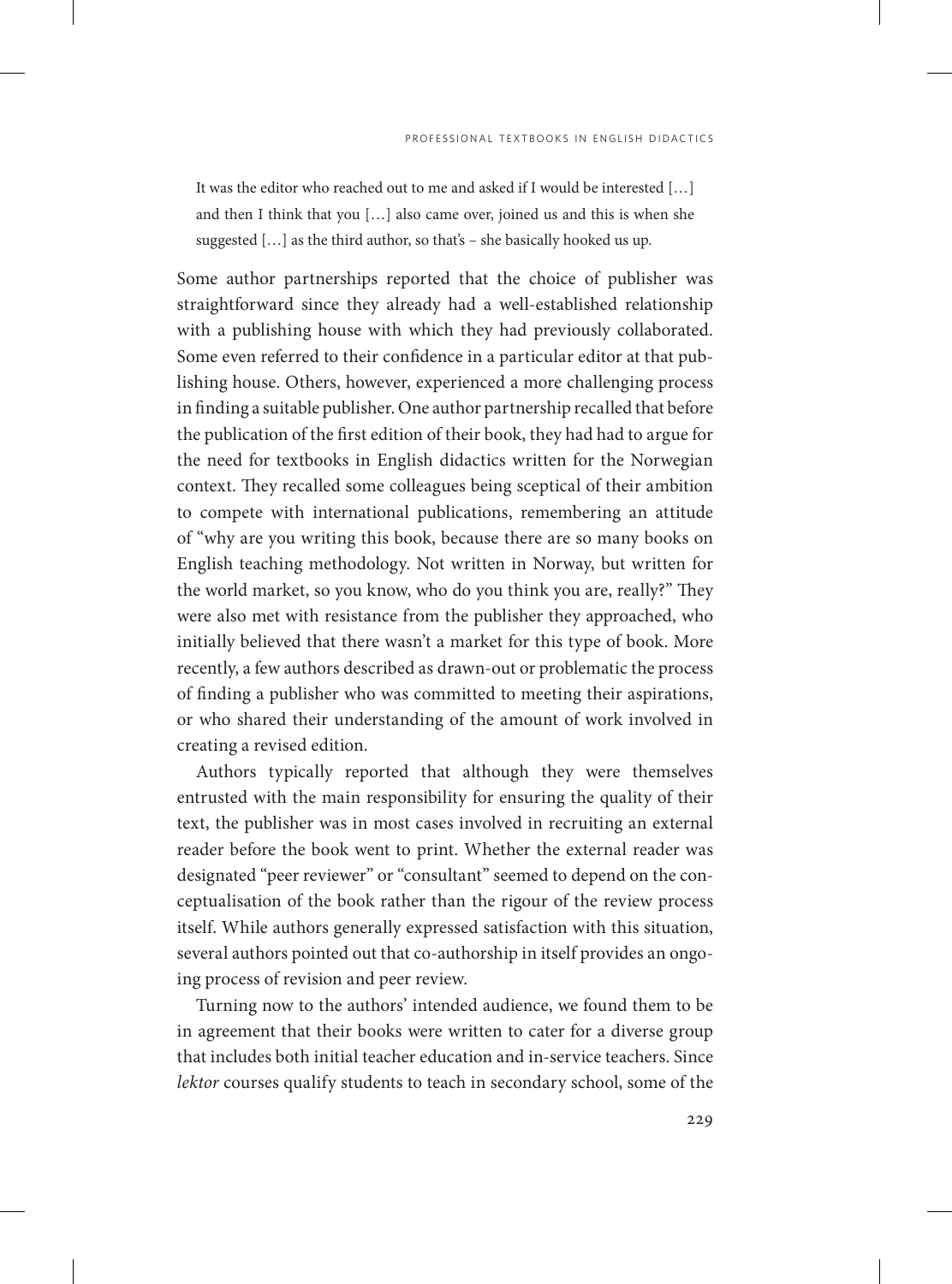textbooks focused on secondary school only, whilst others also saw primary school student teachers as their intended audience. Some authors also discussed whether targeting a broad readership was a possible weakness of their textbooks. Firstly, as one author explained, there is little indication that most in-service teachers read research. And secondly, several authors made the point that students who train to become teachers have many different knowledge bases and textual experiences, which means that it is challenging to write textbooks that both include everyone and captivate a diverse group of readers. It was our observation that authors from the same institution tended to have a shared understanding of their students' abilities, and that this may have influenced their understanding of their intended audience. Some spoke of their students being "at a very high level", while others were concerned to cater to the needs of their "C-students".

When it came to what types of text it is appropriate to include in a professional textbook, opinions differed as to how the genre should be understood. This was significant, since the categorisation of the textbook itself was in part determined by the types of texts the authors included. One author, for example, distinguished their textbook from what they called "plain textbooks", a genre which they characterised by its inclusion of text types such as tasks and questions. Another negotiated the same issue by saying that their textbook was "not a textbook as such, but *fagbok* […]. So it's important to use those words if you have peer reviewed, done those things". Several authors expressed a dislike of conventions that in their perception unreasonably restricted what they could include in their professional textbook, although for pragmatic reasons they abided by these conventions. For example, in one case both authors were very much in favour of "reflection questions and tasks and what have you", but knew from experience that these text types would trigger a fight for publication points "and the quarrelling and the arguments and all the emails". Other authors, however, not only expressed dissatisfaction with the expectation that they should not include certain text types, but successfully flouted these expectations by deliberately including reflection questions and making sure that they otherwise documented that they had fulfilled the requirements of a *fagbok*. They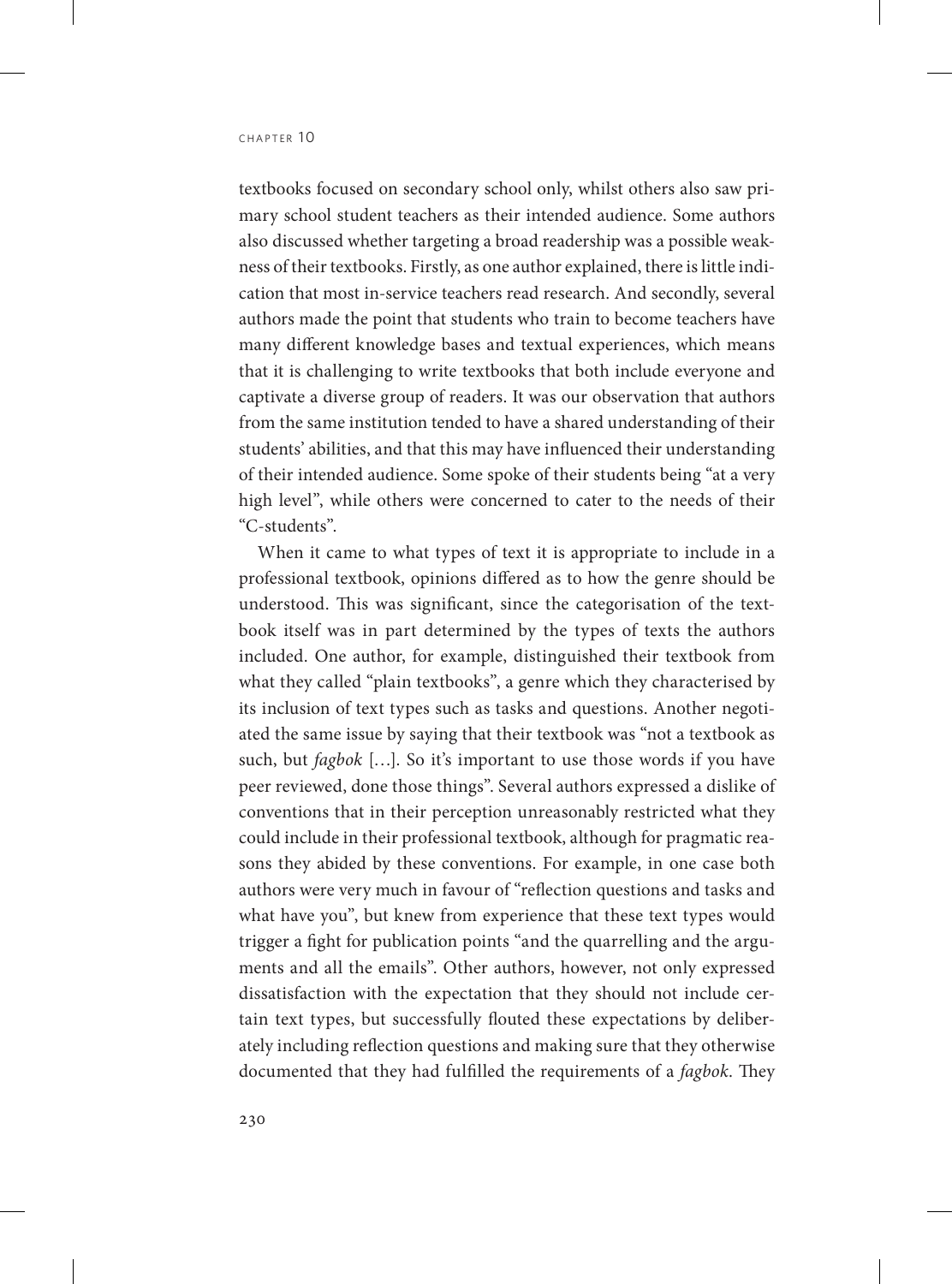described the convention that tasks be excluded from textbooks at tertiary level as "strange" and out of line with comparable international research-oriented publications.

For some authors it was important that their textbook was conceived or revised in order to respond to new topics and priorities in the national school curriculum of 2020. For one author partnership "a close and consistent engagement with the curriculum" was central to the second edition of their book. For others it was not, because, as they explained, a book tailored to the current curriculum would soon become outdated. They did not wish to be forced to rewrite their books with every new curriculum revision. One author partnership explained that they saw the purpose of their book as equipping student teachers to think critically and constructively about central didactic issues so that they would be able to implement and adapt their teaching to any curriculum.

#### The need for professional textbooks

We turn now to the reasons our interviewees gave for why student teachers need professional textbooks. These included the need for a text that provides the basic information a student needs, that a book is a handy format, that textbook authors are better equipped to select and summarise theory and research than are most students, and that textbooks initiate students into the discourses of language didactics and a holistic academic tradition.

Authors were usually motivated by their perception of what was lacking, either in the courses they taught or in the market in general. One respondent spoke of their "driving force" being that "most people probably didn't know that they needed this book. So it was more a question of putting this on the agenda". Most frequently mentioned, however, was the need to provide students with an introductory text. The value of an introductory book as an overview and guide to English didactics was expressed through a range of spatial metaphors. Professional textbooks were described as providing "a starting point", "a basic level introduction" and "the foundation that helps them make sure that they've covered all the ground". One interviewee used navigational metaphors, describing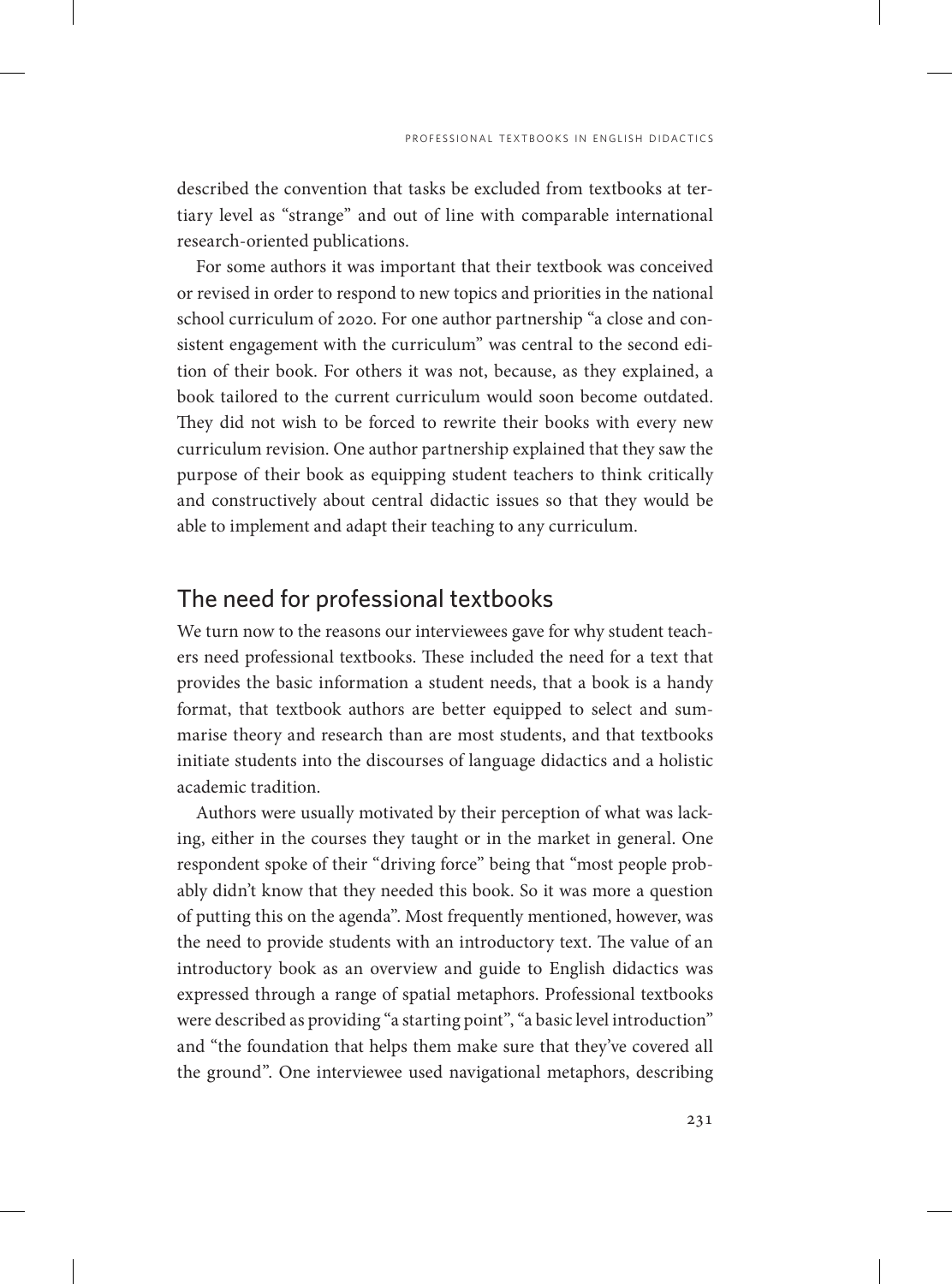professional textbooks as "a good map and a guide" that showed the reader "the path".

The need for a path was explained by another author: "The more complex the field of English didactics becomes, the more need there is, and will be, for books that give a good basic overview over complex topics". As well as being an increasingly complex field of study, it is also relatively new, and for this reason, too, it requires a careful introduction:

The students struggled to really see: What is English didactics? What is this field all about and how does it differ from pedagogy? And they needed a book because it was easier for them then to sit down and leaf through the book and see: what can English didactics mean? What kind of topics are relevant and how does this differ from a book in pedagogy, for instance? So we really felt this need for a book.

Several authors raised a more pragmatic argument for a one-volume introductory text: that it is easy to use. They reported that students had previously appreciated compendia for this same reason. In fact, one author partnership had formed to write the first edition of their book in order to gather into one place the resources they had developed in their courses for initial and in-service teachers. Yet although authors talked of the advantages of having one book, their own teaching practices tended towards picking out individual chapters on the same topic from more than one book for students to read on the same topic. It was in fact seen as an advantage of a one-volume book that it facilitated such selection: "Take it or leave it. Take parts of it, leave parts of it. You know, it's a handy format".

Another frequently mentioned argument for the professional textbook in English didactics was the need to make research accessible: "If nobody creates that material, then the students would be left with reading 50 research articles in their first year, and that's just not going to happen", one author commented. Accessibility has to do with selecting relevant sources and highlighting what is most important, but it also has to do with writing with a clear reader-orientation, because, as one writer remarked, "You're not fooling anyone if you're using simple language". The process of digesting large amounts of research and theory and making them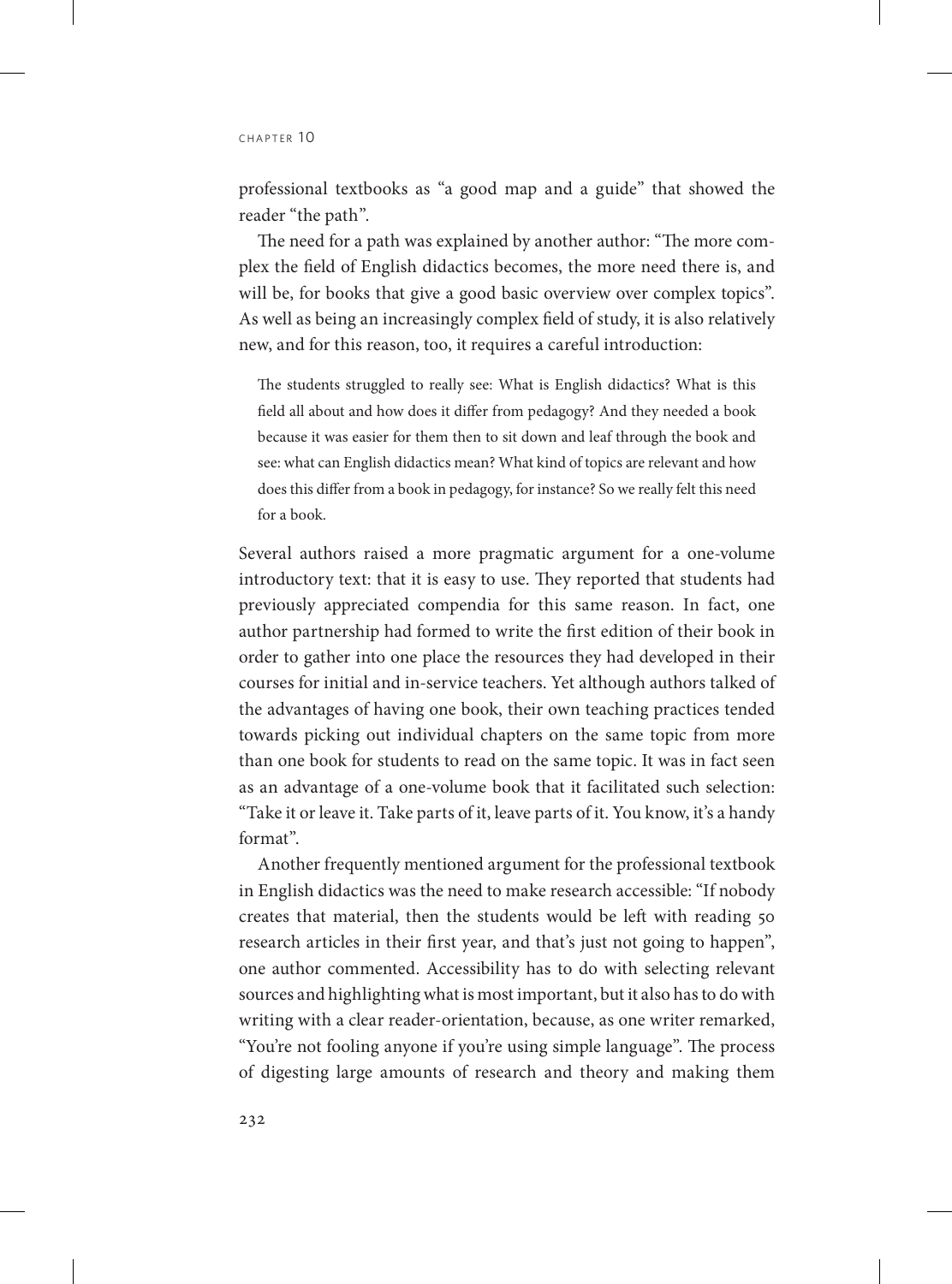accessible to students at bachelor level was described by several authors as a demanding form of self-education.

We challenged authors to reflect on whether their selecting and summarising of research and theory could undermine the development of critical reading and the students' ability to find and assess sources in connection with their assignments and research projects. This criticism of textbooks was consistently rejected by the authors in our study. They typically argued that "in order to be able to reflect on something and make your own choices, you need some input, some basic input to what is this all about, before you can go to the next stage". Another described the textbook as "a basis for proceeding with further individual research and more specialised articles". Several authors mentioned that textbooks can help students become independent readers because they suggest further reading at the end of each chapter, and because they are thoroughly referenced, thus providing students with opportunities to pursue more independent learning.

There were a couple of instances when authors explained alternative ways in which they conceived of critical thinking. Students are developing their critical thinking, said one respondent, when they develop and adapt the repertoire suggested in the textbook. Another made the case that their book develops critical thinking by broadening students' awareness, in that it offers them "a diverse range of literary titles related to a variety of topics such as multilingualism, identity struggles, LGBTQ+, et cetera". This argumentation can be seen as an example of the importance attributed to literature in English didactics, and its potential to develop the whole student. For one author, developing the whole student – *Bildung –*  was nothing new but integral to the university at which they worked. It has, they explained:

a tradition which is worth taking care of, and which you do not find in international books at all. And I mean this distinction between methodology and didactics has been quite important for us. And I think also some of the Norwegian books in didactics have less focus on this than what we wanted.

Their co-author concurred: "Bildung is central in everything that we do". Similarly, another respondent said that without textbooks "what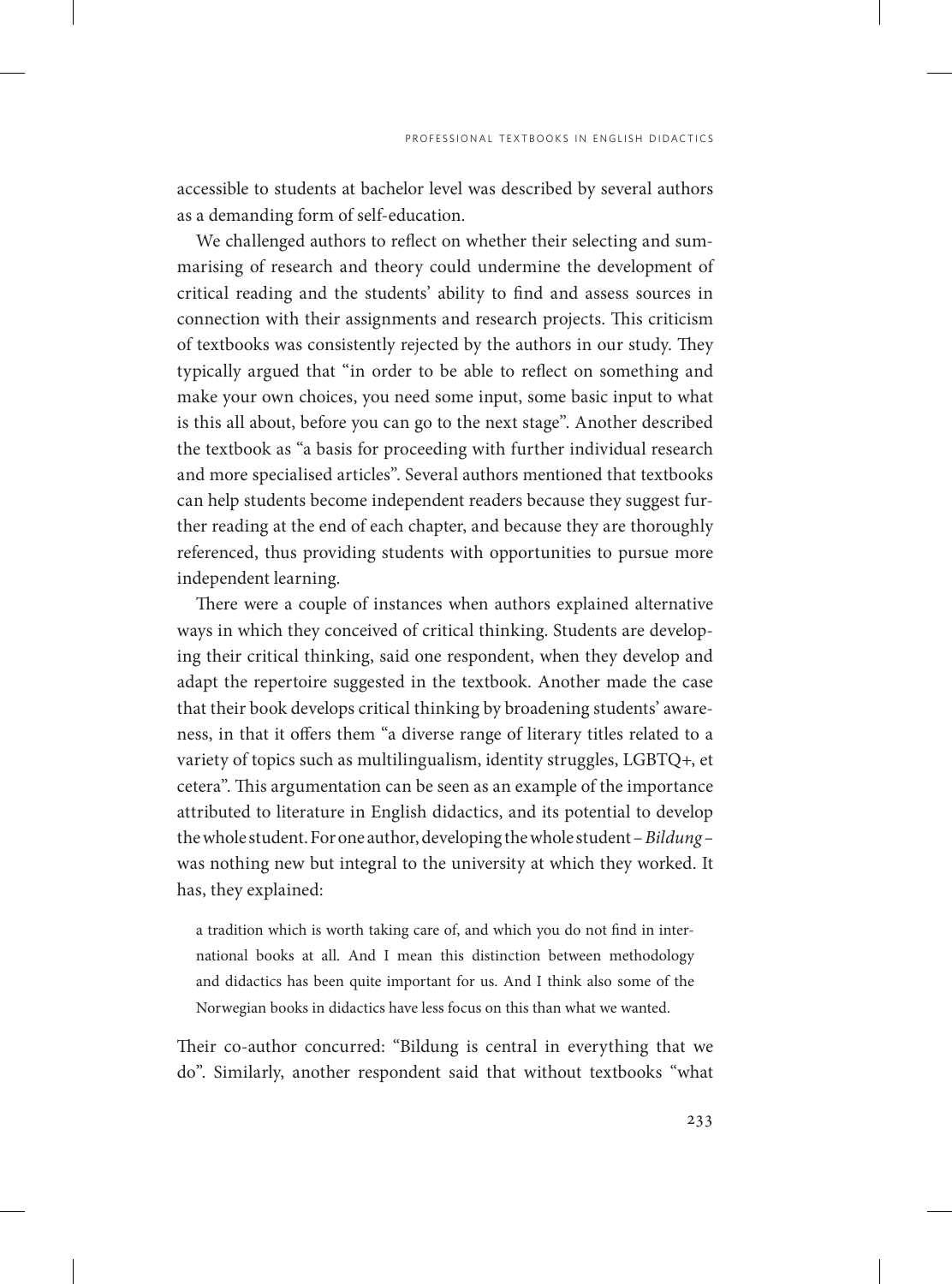you might miss then is sort of the holistic passing on of an attitude". Textbooks, in other words, were seen as providing a site for shared learning experiences and shared values.

We had ourselves wondered about the resilience of textbooks as a shared learning experience, given student teachers' exposure to a digital landscape that offers them so many choices and possibilities. When we asked the interviewees what role they foresaw for the shared learning experiences that a printed textbook offers, most, though by no means all, shared our concern. As one concerned author said, "Everything is a click away, but that's everything. And you don't want everything, you want what you need […]. It's the relevance and the focus, which you don't get if you just Google something". Other respondents expressed similar concerns about the limitations to the types of knowledge students tend to acquire using online resources as their primary learning texts in English didactics. They worried that these resources were not yet able to replace the systematic and research-based presentation of what is and is not important that professional textbooks offer the student teacher.

When it comes to whether students will need professional textbooks in years to come, authors found it challenging to predict with any certainty whether professional textbooks in English didactics would be part of moving language teaching forward in the long term. One foresaw that the combination of paper and digital resources that is typical for today's school practices is a trend that universities would come to adopt, just as they tended to lag behind but finally adopt other school practices. What the professional textbook will look like in twenty years' time entails questioning what a book is, said another author, who pointed out that "reading a book" is already a much more diverse activity than it was before audio and digital books came along. The future of the professional textbook might be as an open access resource or a digital document where individual chapters are available for purchase, suggested an interviewee, while another was confident of the need for something that served the purposes of today's professional textbook, although it might not go by that name:

I can't imagine that there will be no need for a textbook. Maybe the word "text" will be gone. Maybe the word "book" will be gone. But something that shares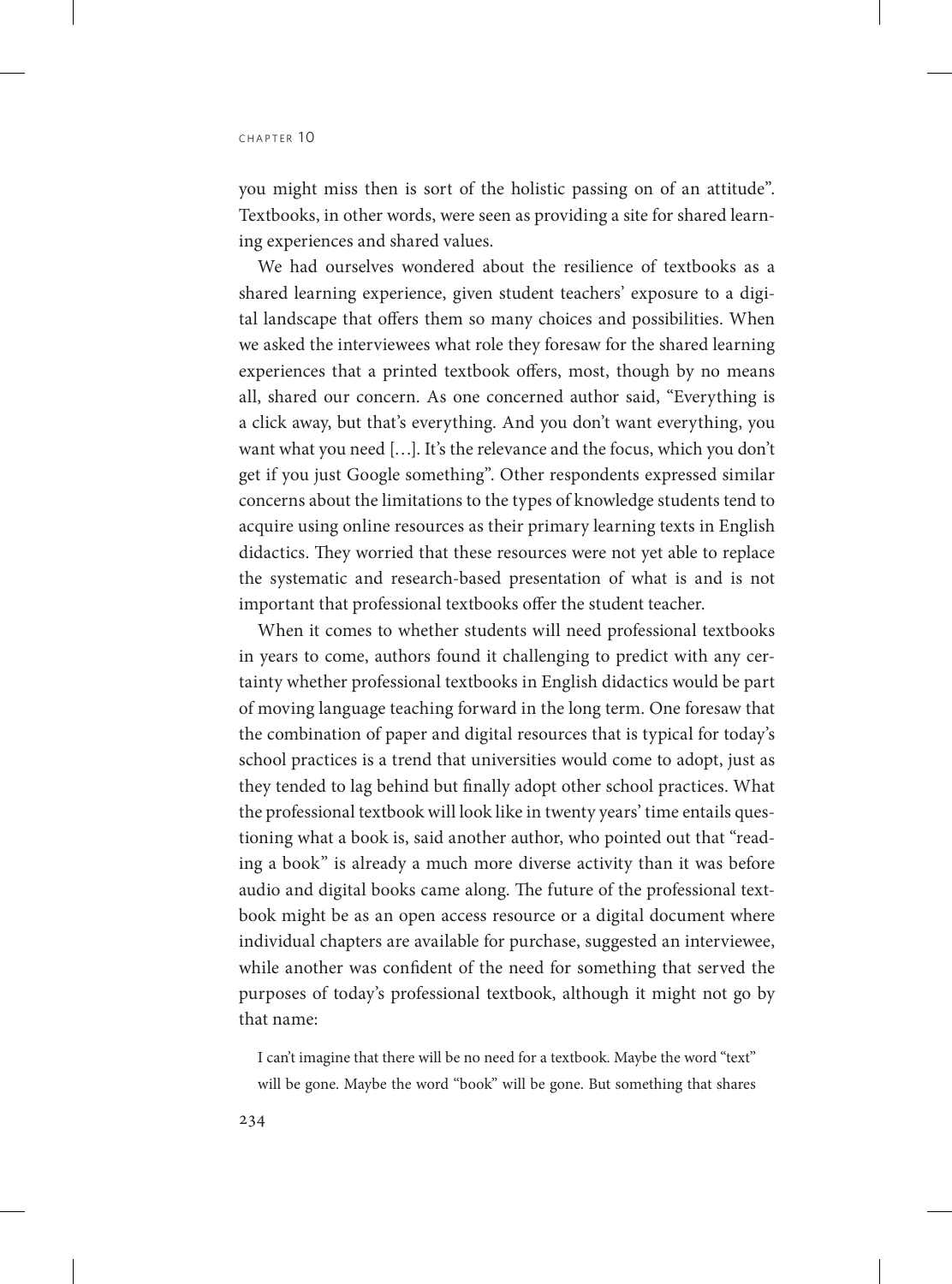not only content, not only ideas, but also what works in the classroom or what works in the learning environment.

All in all, although most of the respondents found it challenging to envisage the future of professional textbooks in teacher education, they shared the hope that there would be a continued need for an introductory text that developed a common understanding of what English didactics is, and of what it means to teach English in Norwegian schools.

## The relative importance accorded to research, theory and repertoire

In this section we look at how authors try to define and structure the field of English didactics through their emphasis on and positioning of three kinds or domains of knowledge: research, theory and repertoire. One can see the authors' differing perspectives as part of an argument about whose knowledge is of most worth. It is even played out on the covers of their books: a sober cover underpinning the weightiness and seriousness of the academic field; pictures of engaged students signalling a focus on the active and collaborative learner.

The authors typically focused on what they identified as central and underrepresented aspects of the field, and varied considerably, not least in the extent to which they viewed repertoire as a central kind of knowledge. Using repertoire was by many considered necessary to help prospective teachers expand their practices. Authors sometimes describe their textbooks as addressing student and teacher weaknesses. By contrast, other authors wrote in the tradition of a university discipline, seeking to improve on previous textbooks that they felt to be insufficiently theoretical or research-oriented. These authors were also concerned to clear up misconceptions, such as the deficit view of multilingualism, or inadequate conceptualisations of communicative competence.

Changes made in the few years between the first and second (and in one case third) editions of the textbooks in this study indicate which kinds of knowledge are most valued. Authors reported that in their later editions they had typically included more theoretical perspectives and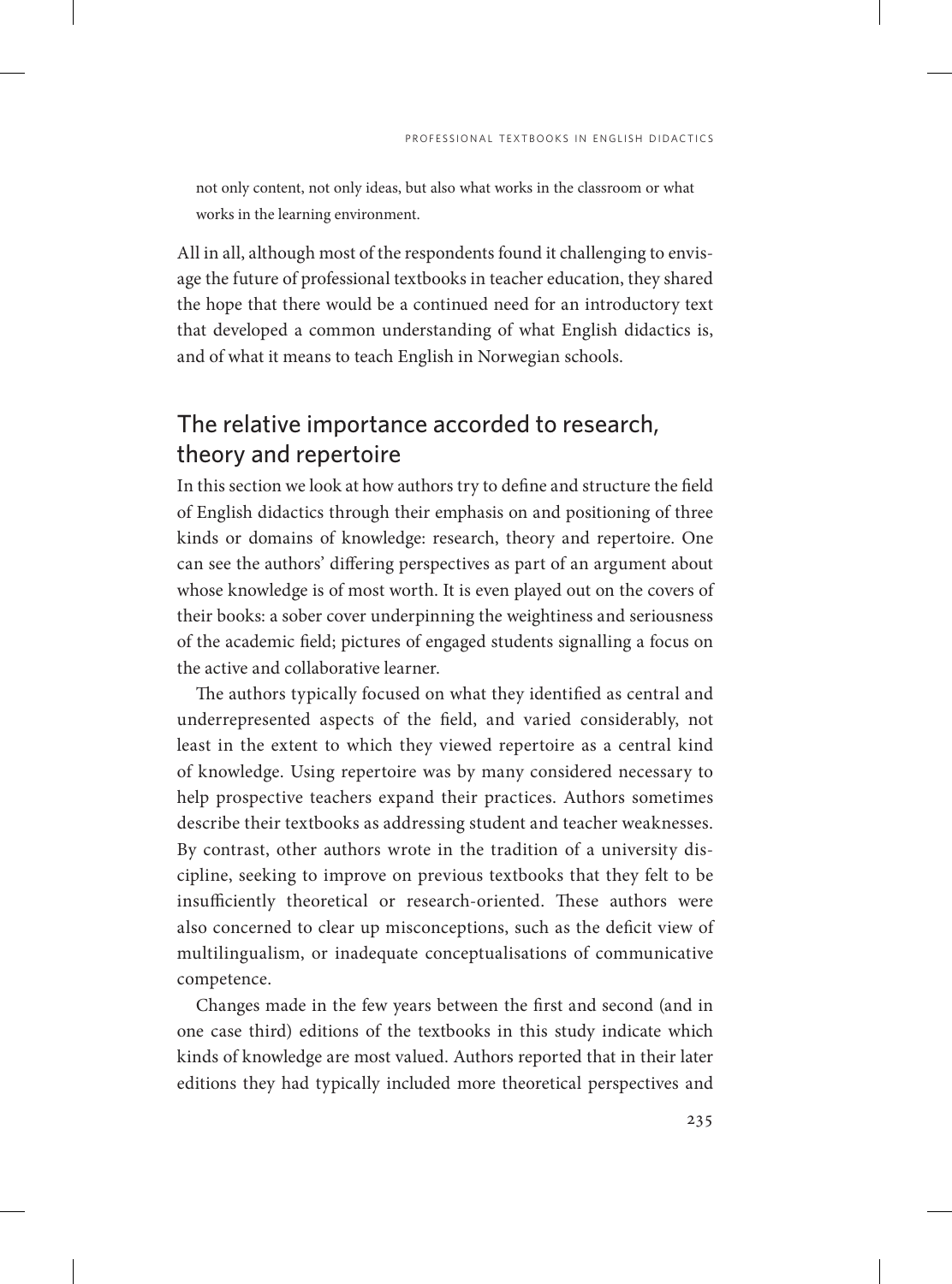added recent research. For one pair of authors, the centrality of research was self-evident, and the reason for writing their book in the first place. "Because we started teaching from that principle from research to practice […] before we wrote the book". They explained that it is a guiding principle for the five-year education programmes that they are research based", and that this had determined the structure of the chapters in their textbook, and to some extent which topics they had chosen to include. In their view, "We cannot make sure that our teacher education is research based unless we make sure that they use research in their education".

No matter the relative emphasis placed on repertoire, theory and research, all the authors expressed the need to link different kinds of knowledge, rather than seeing them as "distinct domains". For most authors this linking should be done in the textbook, but for the author partnerships at two universities, repertoire belonged not in the textbook, but in seminars and school placements/practicum. There is perhaps an issue of authority and tradition here, an issue of what types of knowledge are considered to be of most worth. One writer had been criticised for "not being research-based enough", despite having more than 30 years' experience as a teacher educator. They and their co-author explained that their practical experience was just one of several sources of knowledge in their book, which was "developed out of […] own experiences, knowledge, background, reading and research".

## **Discussion**

It has been said that "Until recently, very little was known about which actors have taken the initiative in order to shape what is included and excluded from textbooks" (Christophe et al., 2018, p. 418). Our findings indicate that whether or not it is the publisher or the prospective authors who initiate contact, it is still the case, as Caspersen et al. (2017) reported, that authors tend to have their contacts in various publishing houses, developed over time in various projects. While there was one example of an editor putting together an author partnership, most authors teamed up with a familiar colleague. The interview situation, in which co-writers were interviewed together, as well as the fact that at the time of the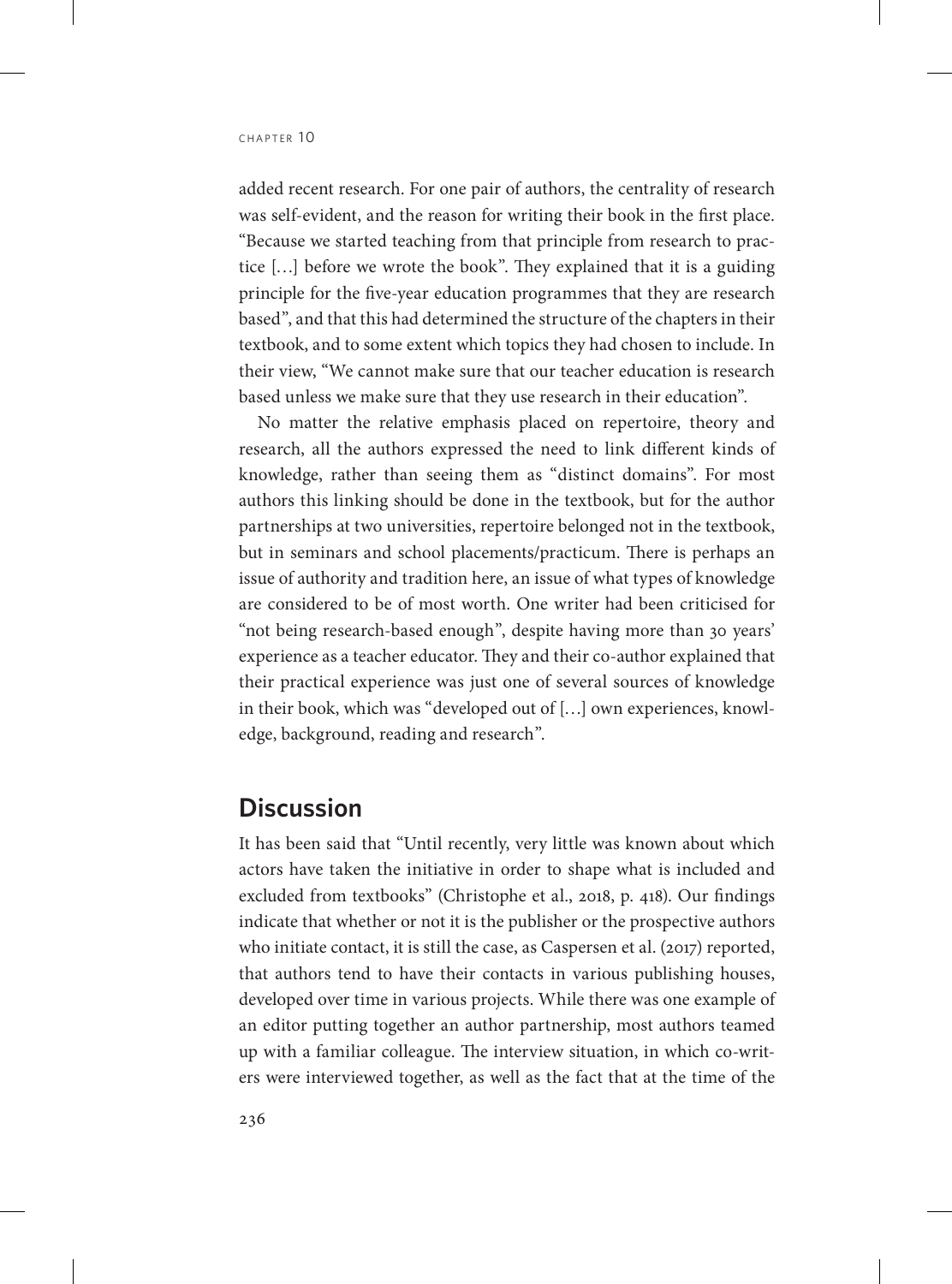interview both the respondents and the researchers believed that all participants would be named in the presentation of findings, mean that the interviewees were not likely to speak poorly of their co-author, other textbook authors, their publisher or the quality control to which their texts were submitted. On the contrary, the respondents tended to report positively on most aspects of the process of shaping their textbook, or at least of the completed process.

The question of peer review is worth commenting on here. The textbook authors in Caspersen et al.'s (2017) study reported, as did the authors in the present study, that peer review and quality control were strict and thorough (p. 80). However, since each textbook in the present study had apparently just one reviewer, it is a reasonable assumption that the reviewer was not a specialist in all aspects of English didactics that the textbook addressed. That the review process was applauded by the authors should therefore be interpreted in light of the unlikelihood that they would wish to publicly question or undermine a review process on which the academic accreditation of their textbook depends.

In explaining the need for professional textbooks in English didactics, our interviewees participated in a bigger conversation that goes beyond the concerns of teacher educators or even textbook writers for the different professions. As one university teacher and author put it, textbooks introduce people to the bigger picture by creating knowledge structures and presenting a range of perspectives (Storø, 2016). Similarly, in defence of both professional and disciplinary textbooks, Vestbø (2020) writes that "[…] the medium of the book is unparalleled when it comes to providing students and the general public with in-depth knowledge in an accessible form" (our translation). We find similar arguments raised by the authors in the present study. Firstly, students need textbooks to introduce them to the field of English didactics. Secondly, and related to the first argument, the delimiting function of textbooks allows students to focus on what is central to each topic rather than navigating the vast resources available online. Thirdly, textbooks can initiate students into the discourse the authors deem most desirable, whether it is that multilingualism is a resource or *Bildung* is the foundation on which all education should build.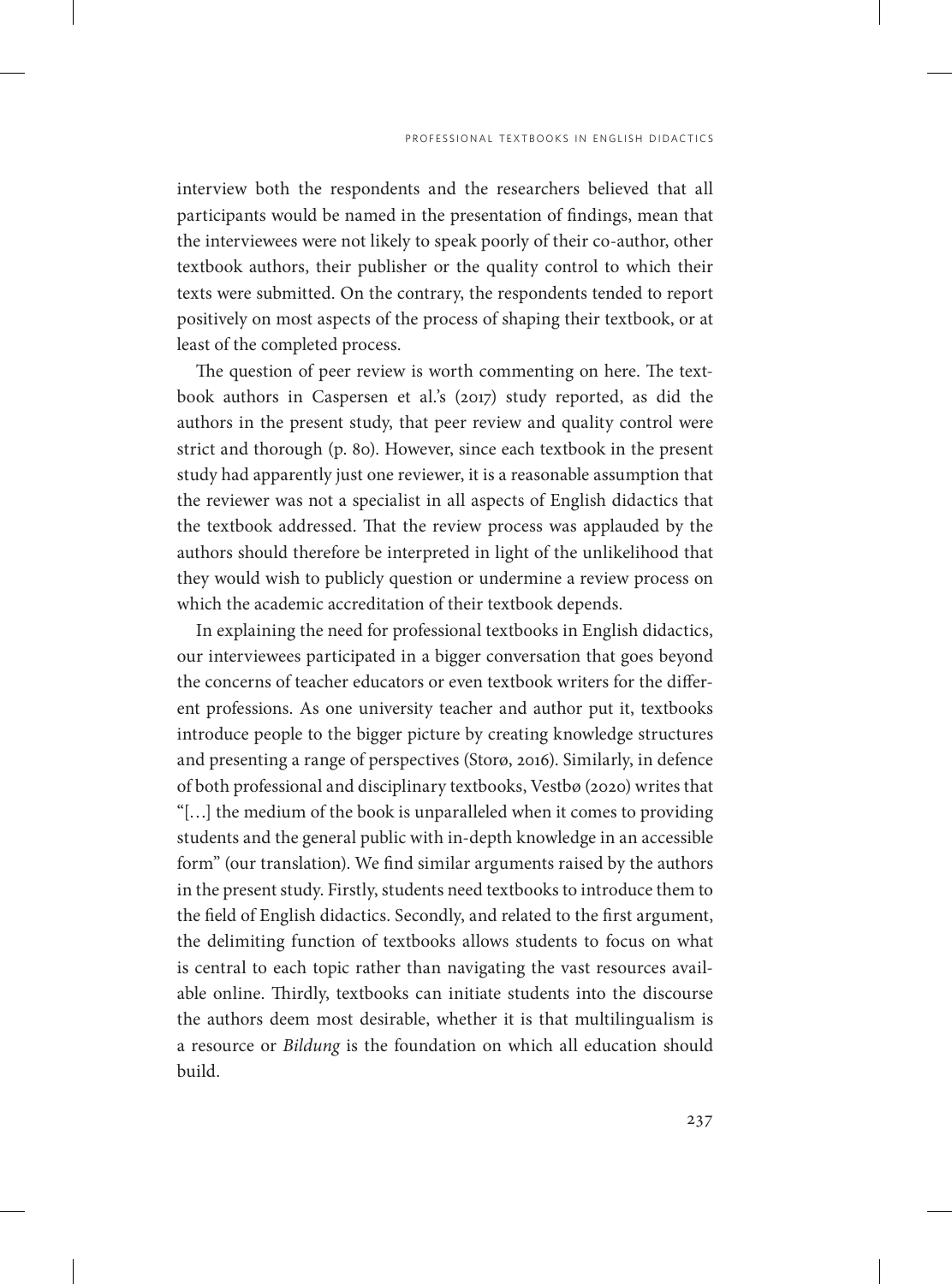Our respondents saw the textbooks as providing an entry to the field of didactics, and their decisions on what to include and exclude are based on their own perceptions of what students need to know. This means that students are dependent on textbooks authors, at least initially, as models for how to write about didactic topics. Hyland (1999) addresses this dilemma in his study of tertiary textbooks, concluding that they did not equip students to read or write research articles independently. "The primary goal of textbooks authors", he said, "is to make intellectual content accessible rather than to provide undergraduates with the means to interact effectively with other community members" (p. 21). Similarly, Bondi (2016) writes that textbooks are poor models for student writing and research because they "seem to conceal the argumentative nature of disciplinary knowledge, by presenting a well-established set of facts and theories" (p. 325). However, as our respondents made very clear, students need to build up their skills through a process of academic socialisation, where professional textbooks have an essential role to play in the early stages of their education. As Bondi (2016) acknowledges, textbooks "are key to the process of acculturating novices into the epistemology of the discipline" (p. 328). Without professional textbooks that select and delimit content, students might look online to find immediate answers to questions that come up. This is a concern, considering that a study in the field of nursing education found "many students are too uncritical when they search online, especially in the first part of their education" (Poulsen & Brodersen, 2011, our translation). Our interviewees express these same concerns, based on their experience as teacher educators as much as on their being writers. Unlike a textbook, the internet has "no beginning and no end, everything is equally important/unimportant, and the user is his or her own doorkeeper who finds out, rejects, and chooses through informational channels, and keeps up to date with the possibilities" (Askerøi & Høie, 1999, pp. 24–25, our translation).

Textbook authors take on the responsibility for assuring that the content they present allows students access to the field, and some authors explicitly spoke of a holistic approach to language and language learners as being central to their understanding of the field. In so saying they corroborate the view that "educational texts are always produced in a context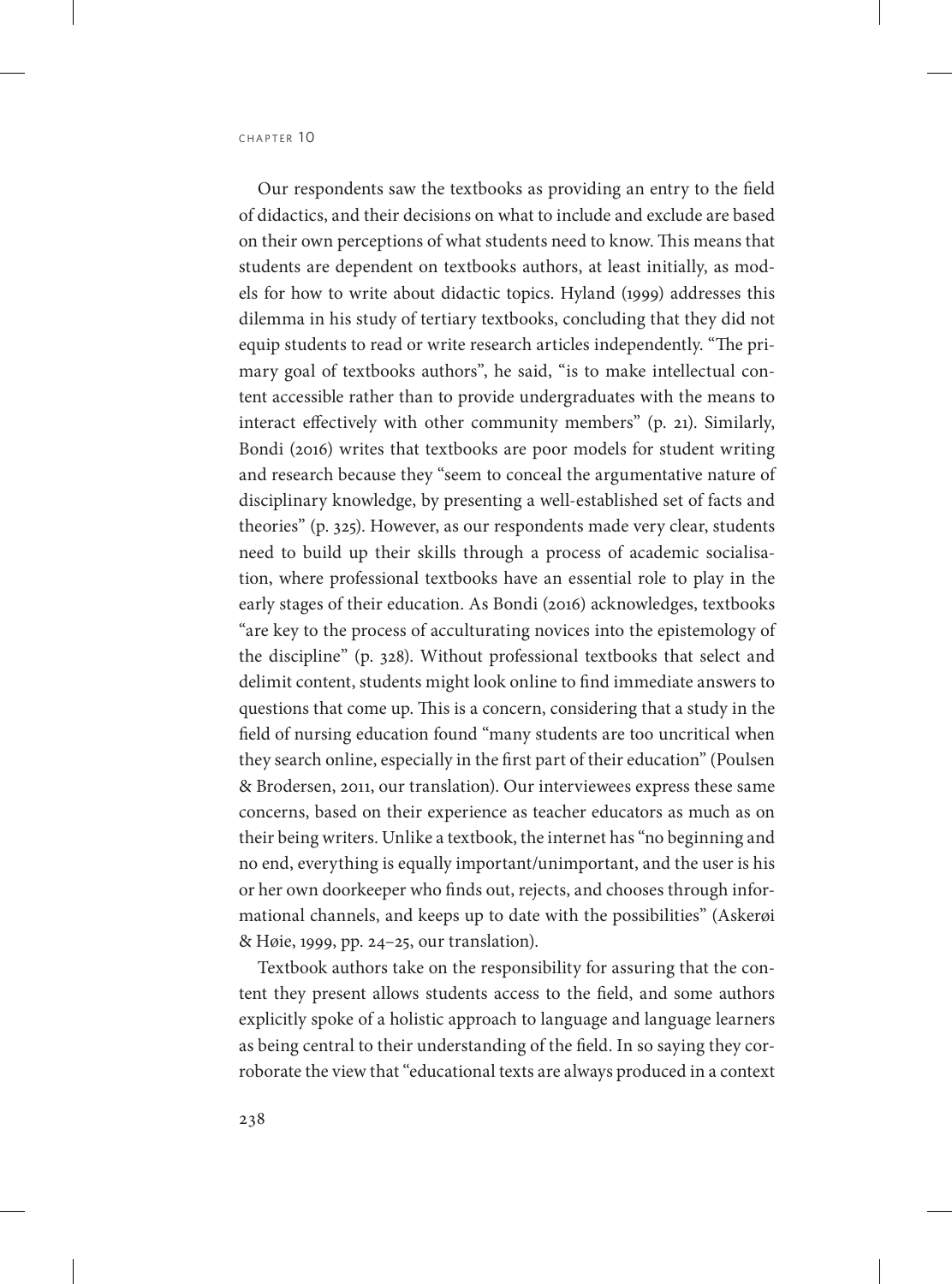that can be political, moral, economic, as well as related to the subject itself or more general educational contexts. Their purpose has always been to contribute to the education of citizens" (Johnsen et al., 1997, p. 17, our translation). Similarly, Skrunes (2010) talks of all textbooks developing the whole learner, of their being part of educational practices where certain values are more or less promoted.

As well as promoting values, textbooks can be understood as promoting different types of knowledge to varying extents. More than thirty years ago, Christian-Smith (1991) claimed that questions and arguments about whose knowledge is of most worth were prominent in textbook research (p. 7). His claim provides an insightful approach to our consideration of today's professional textbooks. We identified types of knowledge under the headings of repertoire, contextualisation, theory and research. For some authors, an emphasis on repertoire was central, inasmuch as it promoted engaging lessons, something that both they and their students saw as pivotal to successful language learning. For others, the knowledge most important to grounding English didactics was theoretical or research based.

Though it would be incorrect to suggest that our data identified an outright contradiction between these positions, we did find that the authors sympathised to differing extents with questions and arguments about whose knowledge is of most worth in defining what English didactics should be in teacher education. The question of whose knowledge is of most worth is by no means unique to Norway or even Europe. In her diachronic review, de Cássia Fernandes Hegeto (2021) identified what she termed "axes of development" had led to changes that she found across pedagogical textbooks in teacher education in Brazil. These included a less instrumental perspective, meaning less repertoire, and a greater focus on reflection and research (p. 199). The authors in this study acknowledged the importance of research, thus aligning their textbooks with key policy documents in Norway, including White Paper 4 (2018–2019), which states that higher education is to be research based. Particularly pertinent to the present study is the national curriculum for the five-year *lektor* programmes, which specifies that students have to "actively and critically relate to research, and learn to question the contributions and uses of research" (Nasjonalt råd for lærerutdanning, 2017, p. 5, our translation).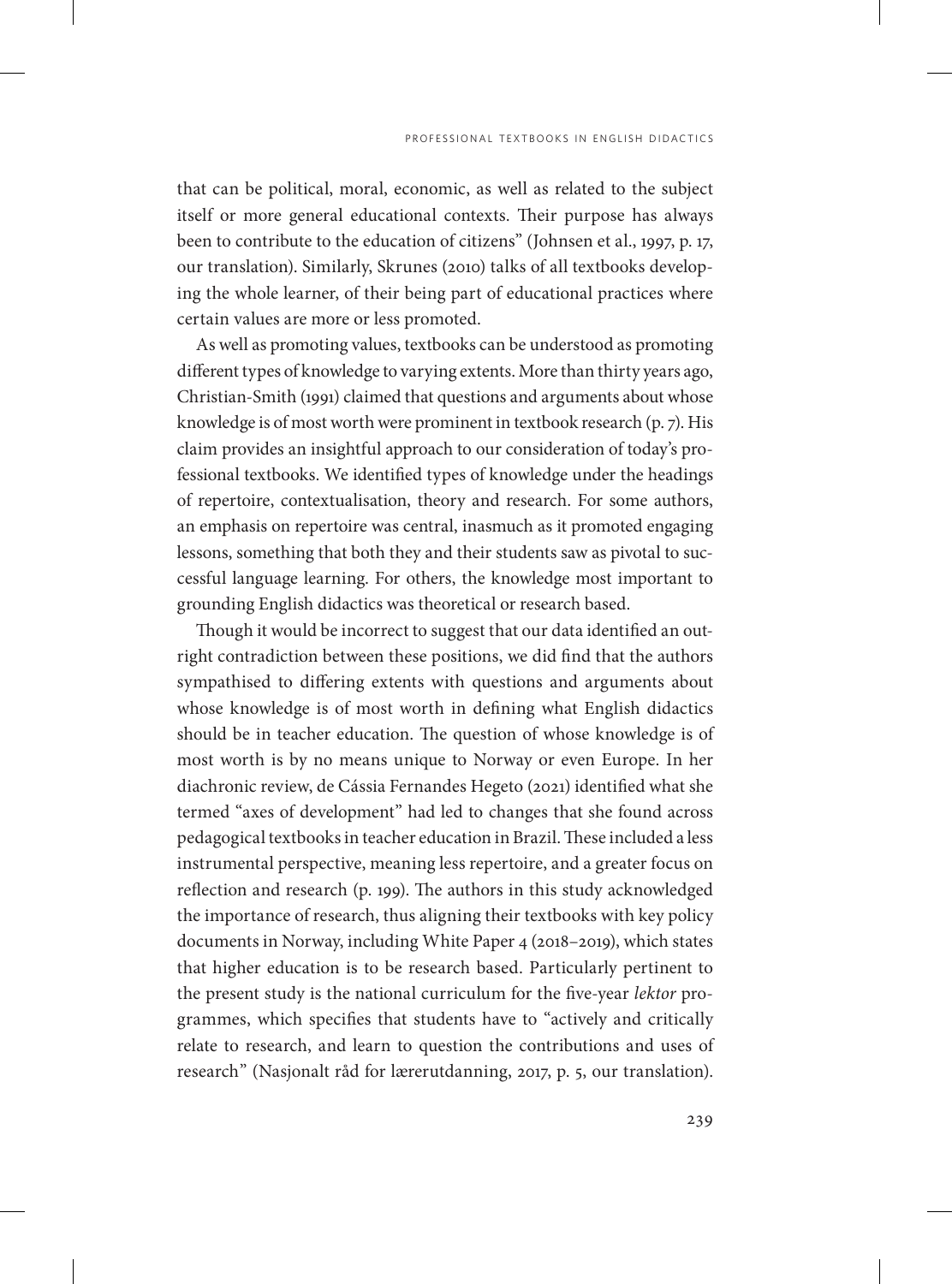Textbook authors must position their books in alignment with these policy documents, and in so doing they may find that there is a slight disconnect between themselves and some other teacher educators. In a recent study, for example, most teacher educators reported that although they wanted to be closely linked to school practice, they experienced that "abstract knowledge" was accorded more status at their teaching institutions than the competence gained through years of school experience (Ulvik & Smith, 2018).

Despite the different ways in which the authors conceived of English didactics, and the differing weighting they gave to its components, they shared an understanding of their role as contributing to moving the field forward. They believed that their books could make a significant difference in the lives of both student teachers and the pupils that the students would themselves go on to teach. It is therefore far from adequate to describe a professional textbook in English didactics simply as one "that informs, explains, discusses and rounds up: this, and only this, is what we know" (Johnsen, 2010, p. 14). Taken as a whole, the interviews show that professional textbook authors see themselves as contributing to an ongoing definition of the field of English didactics in Norway. A textbook, they said, should equip students with a theoretical grounding and an understanding of research that will enable them to respond critically and appropriately to what we do *not* yet know.

#### **Implications**

We start this section with some as yet unfulfilled predictions about the demise of the school textbook. This possibility was raised already in the 1920s by teachers in the Reform Movement, both in the US and in Europe. School textbooks were considered to be under threat when cheap paperbacks came on the market (Purves, 1993, p. 14), and again when audio-visual technology was heralded as the scientific way forward for language learning after World War 2. A survey published in 1998 found that almost half of the head teachers in upper secondary school predicted, prematurely as we now know, that the internet would be as important as textbooks in education by 2003 (Askerøi & Høie, 1999).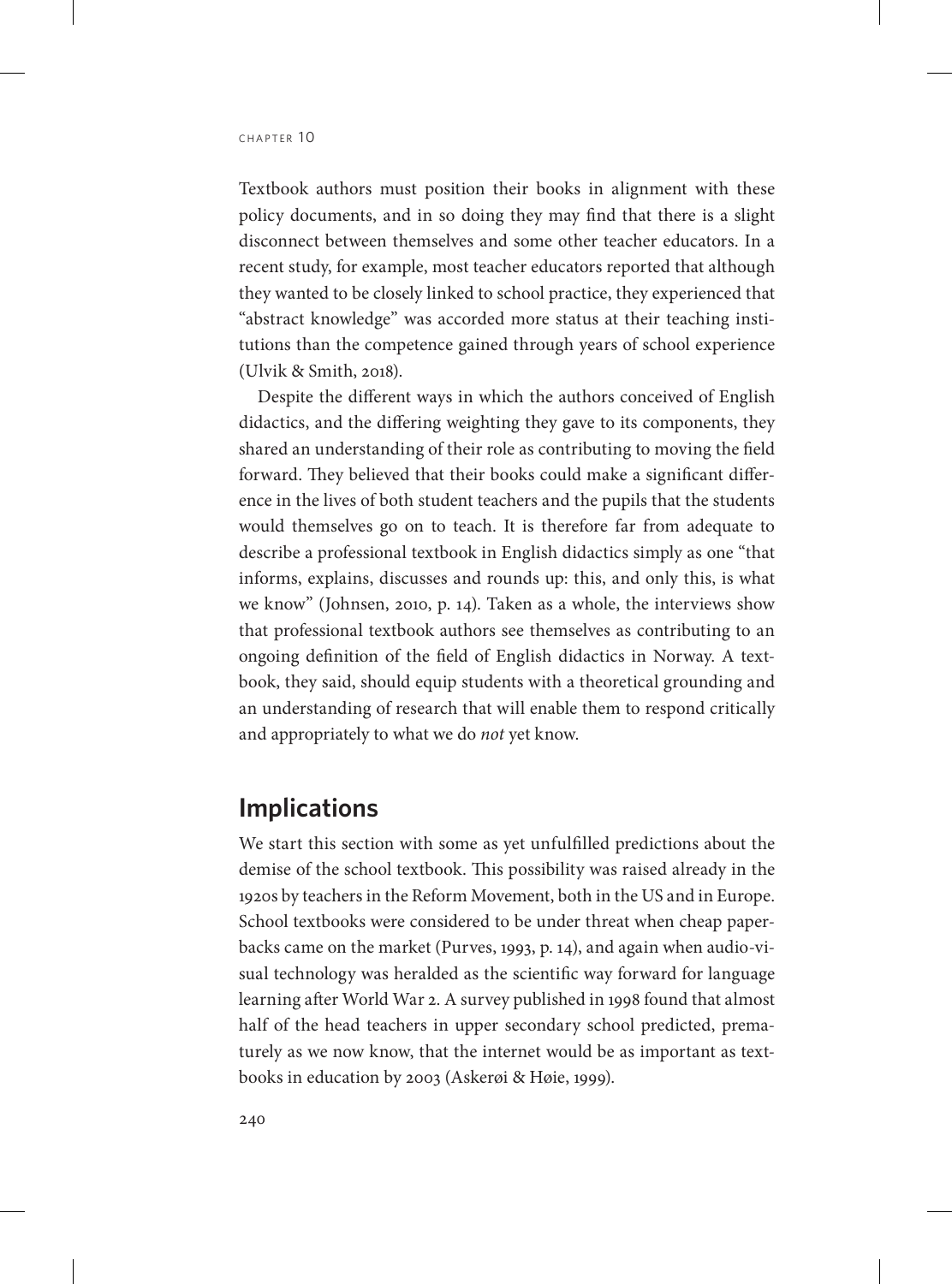So what about the professional textbook? Does it have a future? It is hardly surprising that many of the respondents struggled to answer this question, given that embedded within it are many other uncertainties, including uncertainty about the development of digital educational media, the capacity for sustained reading of coming generations of screen-oriented students, uncertainties relating to the organisation of higher education and teacher educations in particular, and indeed uncertainty about the future of the world itself. It was, nonetheless, one of the central questions that prompted the present study.

More prosaically, the study was prompted by the number and diversity of professional textbooks in English didactics written for the Norwegian context. It is surprising, perhaps, that there are so many, given that in Caspersen et al.'s (2017) finding that the development of *læremidler* was mentioned as requiring "a special inner motivation" (p. 83). A recurring theme in the interviews was just that, the authors' motivation, their desire to make a difference by defining the field and influencing how English didactics is taught and understood, "a feeling of wanting to be one of the voices, perhaps turn it in a certain direction". Several authors clearly expressed how important they felt it was to write a professional textbook because of the role it could play in teachers' and pupils' lives. The interviewees acknowledged, and indeed emphasised, that more students would read a professional textbook than research articles by the same author. Comparing their more prestigious academic publications with their textbook, one author declared:

I mean, we have hundreds and literally thousands of students in Norway each year reading our books and the impact is just immense compared to this publication points article somewhere. So it doesn't make any sense.

In addition to wanting to define the field and reach as many readers as possible, authors reported that textbook writing made sense to them on both a personal and a professional level, notwithstanding that it sometimes came at the expense of more prestigious academic activities. They said, for example, "Institutions want us to write textbooks and I've been surprised by how many people mentioned the book, know the book, seem to, you know, respect the fact that I've been involved in this book". They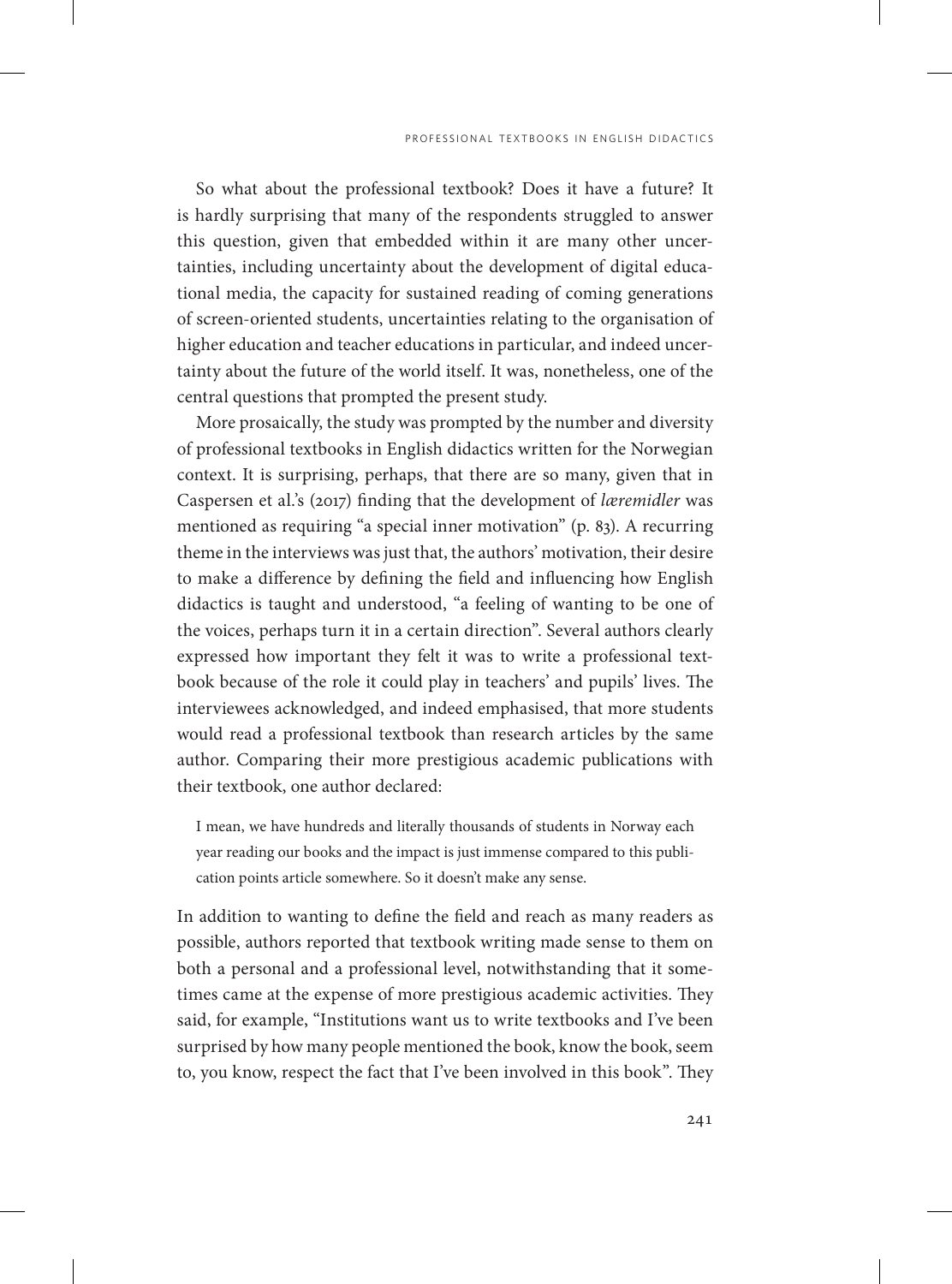said, "You see there's a need. And then the privilege of being able to do something about it. It's meaningful. It gives me a good feeling professionally". And one of the authors was gratified to find that researchers at an international conference were referencing their book.

Whether there will ever be a new batch of professional textbooks in English didactics of comparable breadth will depend in part on whether and for how long the authors of the present batch continue to revise their textbooks to meet changing educational discourses, policies and research developments. In a larger perspective it will depend on the survival of the genre of the professional textbook in teacher education. The authors in this study are unanimous in seeing a central role for something, in whatever format, with the functions that are now fulfilled by professional textbooks. But there are many factors at play: the complex interrelationship of private and public sector publication policies; local and national teacher education policies; students' willingness to obtain and read books; and the quality and accessibility of digital alternatives.

One factor that will continue to play a part in determining the quality and vitality of professional textbooks is academic publication policy. As previously mentioned, we did not initially intend to write about national and institutional policies relating to the accreditation and status of professional textbook writing, but in light of the strong opinions that were expressed in most of the interviews, we came to regard this as a central component of the authors' shared conversation. Just as almost all the respondents in Caspersen et al.'s (2017) report mentioned the pressure to produce publication points as a challenge for the development of textbooks for teacher education (p. 74), nearly all of our authors expressed dissatisfaction with what they perceived as the limitations and inconsistencies of the current accreditation practices.

To illustrate the vagaries of the system, we can take the case of *Textbook X*, which was motivated by the authors' conviction that their textbook addressed an important and underrepresented aspect of the field of English didactics. *Textbook X* is research-based, the authors explained, but it does not present new research, and the book was not conceived with a view to receiving publication points. Instead the authors found themselves rewarded in other ways.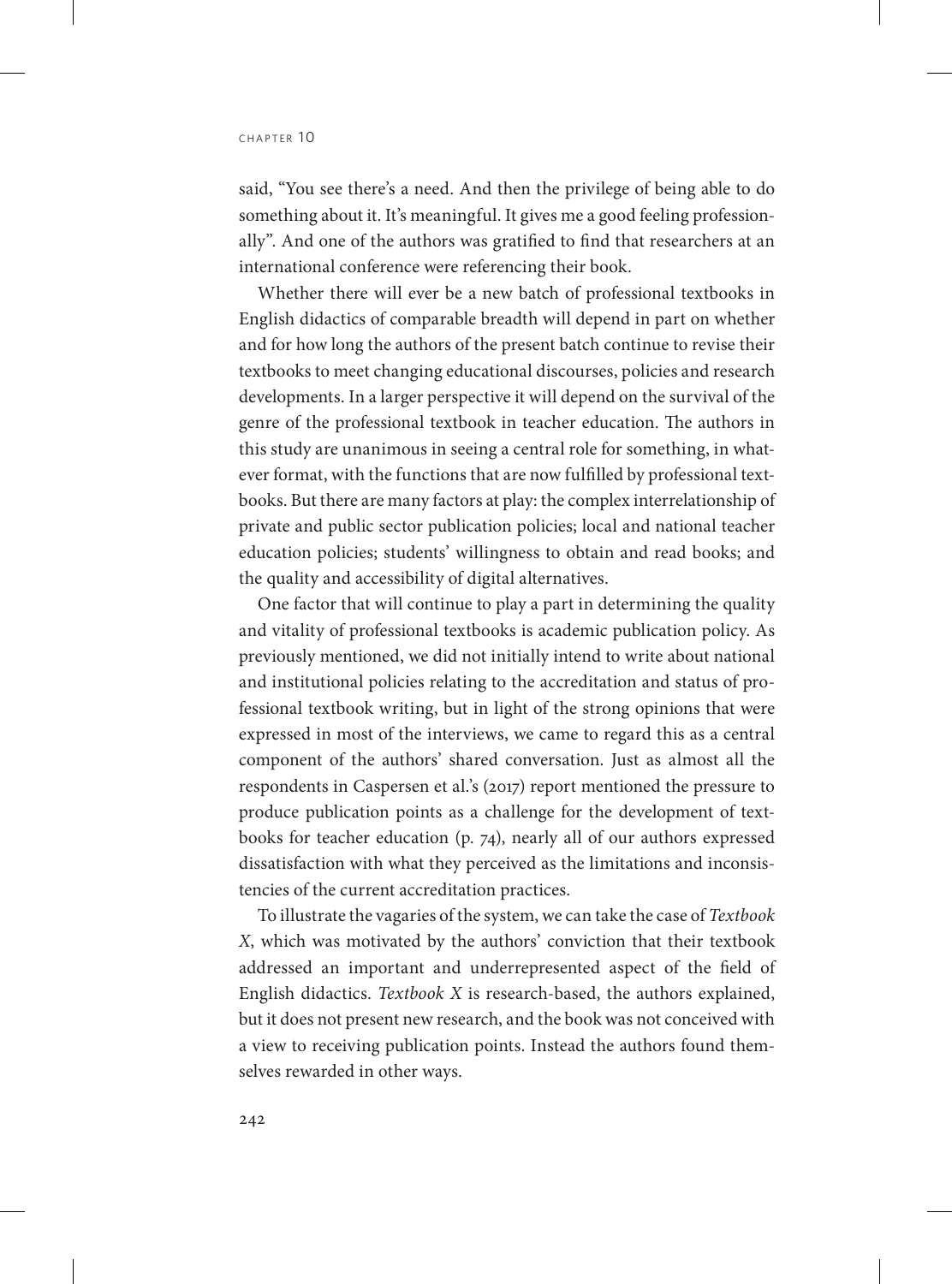In Norway, academic productivity is measured in the Current Research Information System in Norway (CRISTIN) which requires the fulfilment of four criteria. By far the most problematic for professional textbooks is the criterion that it be a *scientific* publication, defined as one that presents new insights:

[...] While an academic text disseminates existing knowledge and is primarily aimed at students, professionals and the general public, a scientific publication will expand or challenge the status of knowledge in the academic field of research. (Høyskolen Kristiania, 2022)

As this quotation implies, professional textbooks are not the obvious place to publish new research or theoretical perspectives because they are not where fellow academics in the field would expect to find them. The example of *Textbook X* illustrates something of the complexity of determining whether a publication expands or challenges the status of knowledge. It is arguably one of the more ground-breaking of the professional textbooks in this study. Although it does not present new research, it is research-*oriented,* as are they all, to varying degrees. And yet, unlike most of them, it neither aspired to nor received accreditation.

The fifteen authors in our study adduced strong arguments for the continued centrality of professional textbooks in teacher education. In the autumn of 2021, however, CRISTIN was widely criticised as an impediment to the writing of good textbooks for tertiary education. In our opinion, what is needed is an accreditation system and a process of peer review that can properly assess whether a professional textbook makes a significant contribution to the nationally identified ambitions for teacher education. The same conclusion was drawn by Moi et al. (2014). Better recognition in CRISTIN, they said, and criteria that are more related to teacher education, would motivate research and development linked to the professionalisation of the teaching profession and the integration of theory, practice, disciplinary studies and didactics (2014, p. 27). Such a system would also, in our opinion, make possible a more open debate about the relative importance to be accorded to different kinds of knowledge in professional textbooks. It would be fairer, more rigorous, more transparent and more reliable than the negotiations and compromises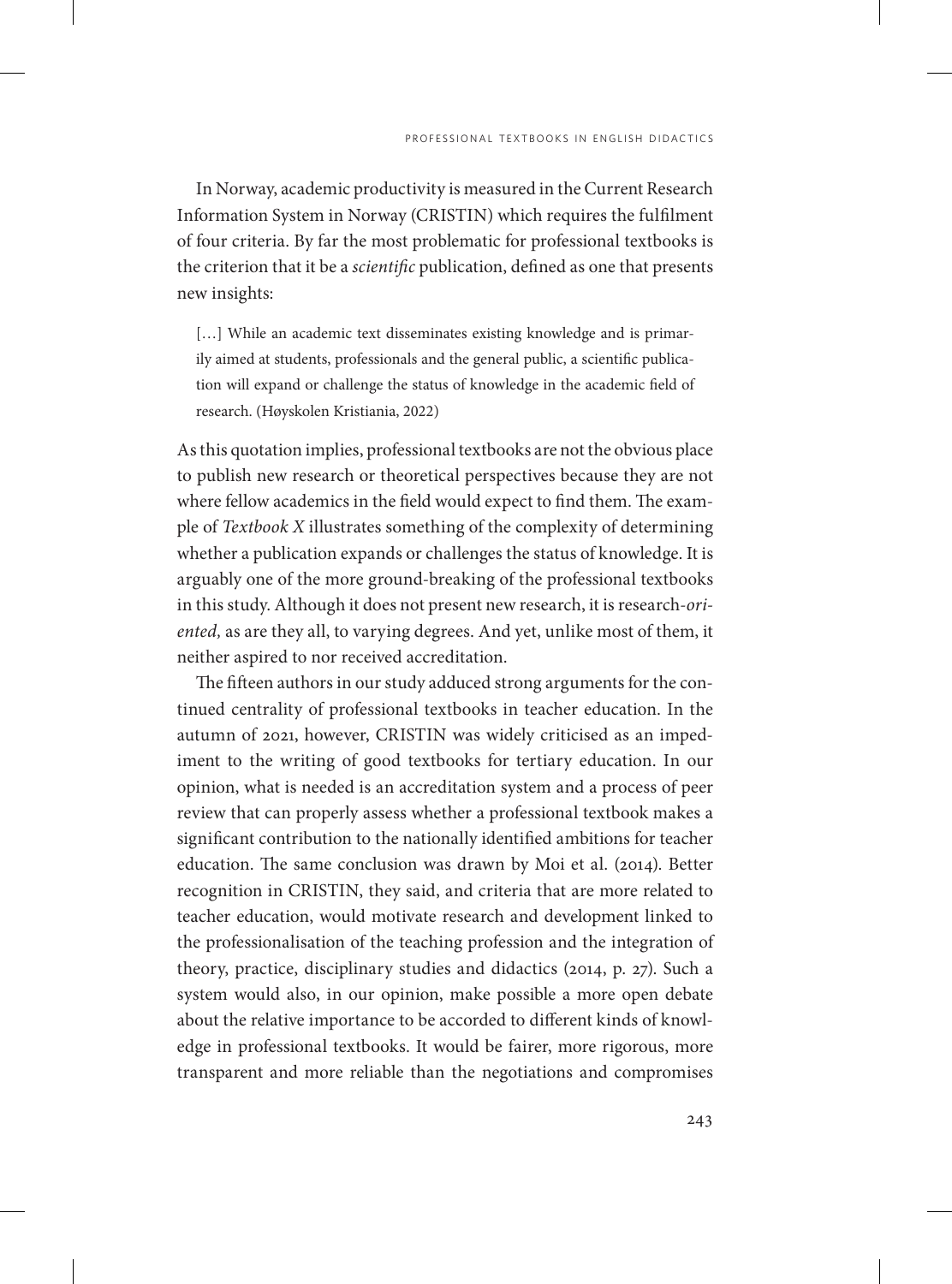that some authors reported. Most importantly, a fairer accreditation system would contribute to the quality and even the survival of professional textbooks in teacher education.

#### **References**

- Apple, M. W., & Christian-Smith, L. K. (1991). The politics of the textbook. In *The politics of the textbook* (pp. 1–21). Routledge.
- Askeland, N., Skjelbred, D., Aamotsbakken, B., & Maagerø, E. (2017). *Norsk lærebokhistorie*: *Allmueskolen – folkeskolen grunnskolen 1739–2013* [*Norwegian textbook history: Public school – elementary school – primary – lower secondary school 1739–2013*]. Universitetsforlaget.
- Askerøi, E., & Høie, M. (1999). *Les og Lær?- lærebokas rolle i yrkesfag* [*Read and learn? – Textbooks' role in vocational education*]. Tano Aschehoug.
- Bondi, M. (2016). Textbooks. In K. Hyland & P. Shaw, (Eds.), *The Routledge handbook of English for academic purposes* (pp. 323– 334). Routledge.
- Caspersen, J., Bugge, H., & Oppegaard, S. M. N. (2017). *Humanister i lærerutdanningene: Valg og bruk av pensum, kompetanse og rekruttering, faglig identitet og tilknytning* [*Humanists in teacher education programmes: Choosing and using curriculum, competence and recruiting, professional identity and association*]*.* <https://skriftserien.oslomet.no/index.php/skriftserien/article/view/77>
- Christophe, B., Bock, A., Fuchs, E., Macgilchrist, F., Otto, M., & Sammler, S. (2018). New Directions. In E. Fuchs & A. Bock (Eds.), *The Palgrave Handbook of Textbook Studies* (413–421). Palgrave Macmillan.
- CRISTIN. (2021, Januar 21). *Hvilken kategori skal jeg velge?* [*Which category shall I choose?*]. CRISTIN. [https://www.cristin.no/ressurser/sporsmal-og-svar/registrere/](https://www.cristin.no/ressurser/sporsmal-og-svar/registrere/hvilken-kategori-skal-jeg-velge.html#toc5) [hvilken-kategori-skal-jeg-velge.html#toc5](https://www.cristin.no/ressurser/sporsmal-og-svar/registrere/hvilken-kategori-skal-jeg-velge.html#toc5)
- Cohen, L., Manion, L., & Morrison, K. (2018). *Research methods in education* (8th ed.). Routledge.
- de Cássia Fernandes Hegeto, L. (2021). Didactics as a School Discipline: A Study of General Didactics Textbooks. In P. Bagoly-Simó & Z. Sikorová (Eds.), *Textbooks and Educational Media: Perspectives from Subject Education* (pp. 193–201). Springer International Publishing. [https://doi.org/10.1007/978-3-030-80346-9\\_15](https://doi.org/10.1007/978-3-030-80346-9_15)
- Deegan, M. (2017). The Academic Book and the Future Project Report: A Report to the AHRC and the British Library, London. [https://academicbookfuture.files.](https://academicbookfuture.files.wordpress.com/2017/06/project-report_academic-book-of-the-future_deegan2.pdf) [wordpress.com/2017/06/project-report\\_academic-book-of-the-future\\_deegan2.](https://academicbookfuture.files.wordpress.com/2017/06/project-report_academic-book-of-the-future_deegan2.pdf) [pdf](https://academicbookfuture.files.wordpress.com/2017/06/project-report_academic-book-of-the-future_deegan2.pdf)
- Den Norske Forleggerforening. (2020). *Bokmarkedet 2020. Forleggerforeningens bransjestatistikk.* Statistikk [*The book market 2020. Publishers' Association's branch statistics*].<https://forleggerforeningen.no/bransjefakta/statistikk/>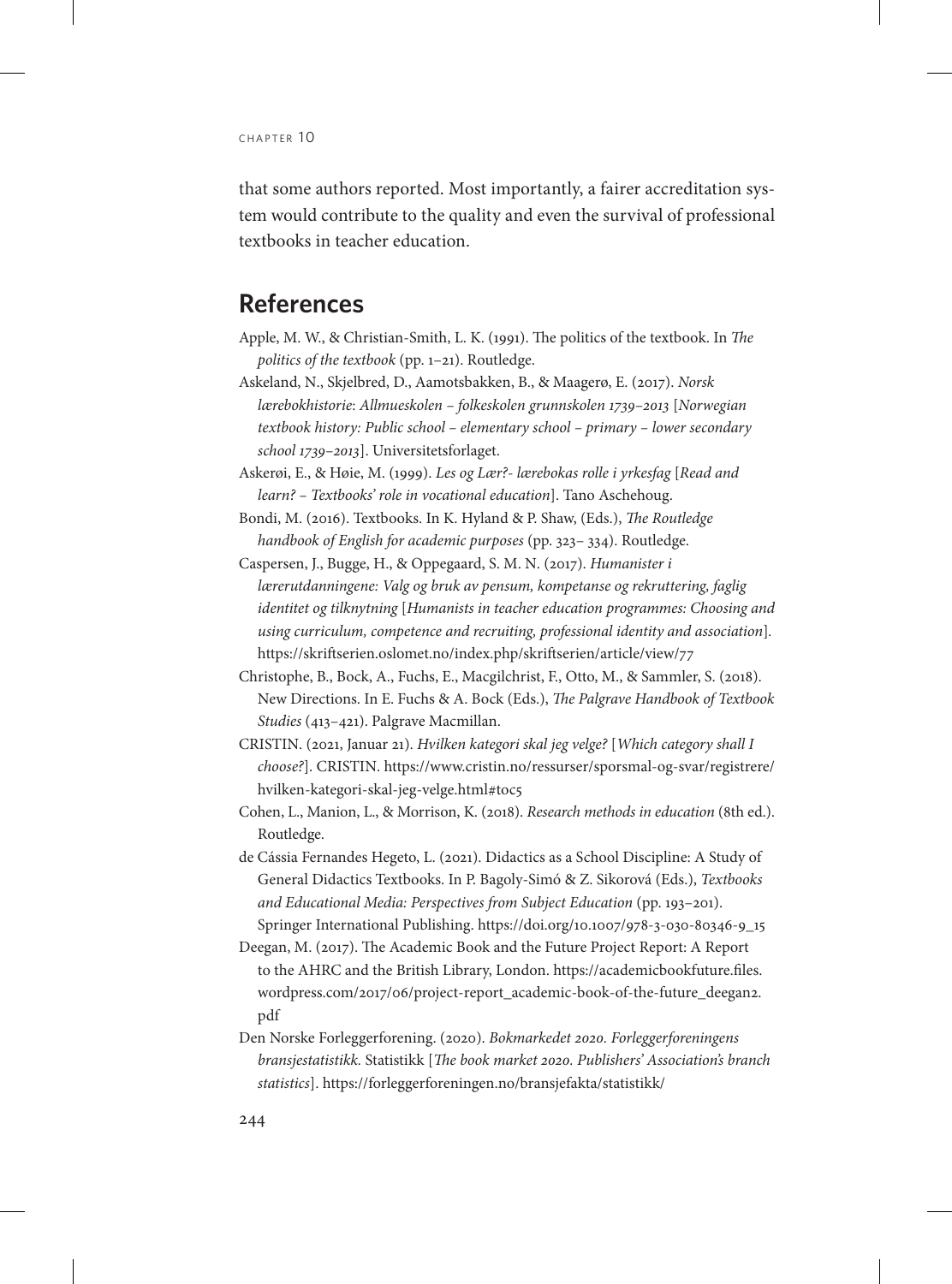- Direktoratet for internasjonalisering og kvalitetsutvikling i høyere utdanning [Diku]. (2021). *Lærebokordningen for høyere utdanning* [*Textbook scheme for higher education*]*.* Diku. [https://diku.no/programmer/laerebokordningen-for-hoeyere](https://diku.no/programmer/laerebokordningen-for-hoeyere-utdanning#)[utdanning#](https://diku.no/programmer/laerebokordningen-for-hoeyere-utdanning#)
- Fuchs, E., & Bock, A. (2018). Introduction. In *The Palgrave handbook of textbook studies* (p. 1–9)*.* Palgrave Macmillan.
- Gilje, Ø. (2017). *Læremidler og arbeidsformer i den digitale skolen* [*Teaching aids and working methods in the digital school*]*.* Fagbokforlaget.
- Gilje, Ø. (2021). På nye veier: Læremidler og digitale verktøy fra kunnskapsløftet til fagfornyelsen [On new paths: Teaching aids and digital tools from Knowlege Promotion to subject renewal]. *Norsk Pedagogisk Tidsskrift*, *105*(2), 227–241. <https://doi.org/10.18261/issn.1504-2987-2021-02-10>
- Hacker, H. (1980). Didaktische funktionen des mediums Schulbuch [Didactic functions of the textbook as medium]. In H. Hacker (Ed.), *Das schulbuch: Funktion und verwendung im unterricht* (p. 7–30)*.* Klinkhardt.
- Hansen, J. J. (2006). *Mellem design og didaktik: Om digitale læremidler i skolen* [*Between design and didactics: On digital teaching aids in school*]*.* Syddansk Universitet.
- Høyskolen Kristiania. (2022). *Cristin registration.* [https://www.kristiania.no/en/](https://www.kristiania.no/en/research/forskningsstotte/cristin-registration/) [research/forskningsstotte/cristin-registration/](https://www.kristiania.no/en/research/forskningsstotte/cristin-registration/)
- Hyland, K. (1999). Talking to students: Meta-discourse in introductory coursebooks. *English for Specific Purposes*, *18*(1), 3–26. [https://doi.org/10.1016/](https://doi.org/10.1016/S0889-4906(97)00025-2) [S0889-4906\(97\)00025-2](https://doi.org/10.1016/S0889-4906(97)00025-2)
- Johnsen, E. B. (1993). *Textbooks in the kaleidoscope: A critical survey of literature and research on educational texts.* Scandinavian University Press.
- Johnsen, E. B., Lorentzen, S., Selander, S., & Skyum-Nielsen, P. (1997). *Kunnskapens tekster: Jakten på den gode lærebok* [*Texts of knowledge: The search for the good textbook*]. Universitetsforlaget.
- Johnsen, E. B. (2010). *Hvem skal hjelpe fremtiden?* [*Who will help the future?*]. Aschehoug forlag.
- Knudsen, S. V., Hansen, T. I., Slot, M. F., Haugen, L. I., Insulander, E., Maagerø, L. H., Olsen, H. K., Selander, S., Runestad, A. K. S., & Wahlmann, L. (2011). *Internasjonal forskning på læremidler – en kunnskapsstatus* [*International research on teaching aids – a status of knowledge*]. Høgskolen i Vestfold, Senter for pedagogisk tekstforskning og læreprosesser.
- Kvinge, S. E. (2021). *Uvitenhet og usaklighet i læremiddeldebatten* [*Ignorance and irrationaliy in the debate on teaching aids*]. Fabelaktig Formidling. [https://www.](https://www.fabelaktigformidling.no/artikkel/uvitenhet-og-usaklighet-i-laeremiddeldebatten) [fabelaktigformidling.no/artikkel/uvitenhet-og-usaklighet-i-laeremiddeldebatten](https://www.fabelaktigformidling.no/artikkel/uvitenhet-og-usaklighet-i-laeremiddeldebatten)
- Meld. St. 4 (2018–2019*) Langtidsplan for forskning og høyere utdanning 2019–2028* [Long-term plan for research and higher education 2019–2028]. Kunnskapsdepartementet. [https://www.regjeringen.no/no/dokumenter/meld.](https://www.regjeringen.no/no/dokumenter/meld.-st.-4-20182019/id2614131/) [st.-4-20182019/id2614131/](https://www.regjeringen.no/no/dokumenter/meld.-st.-4-20182019/id2614131/)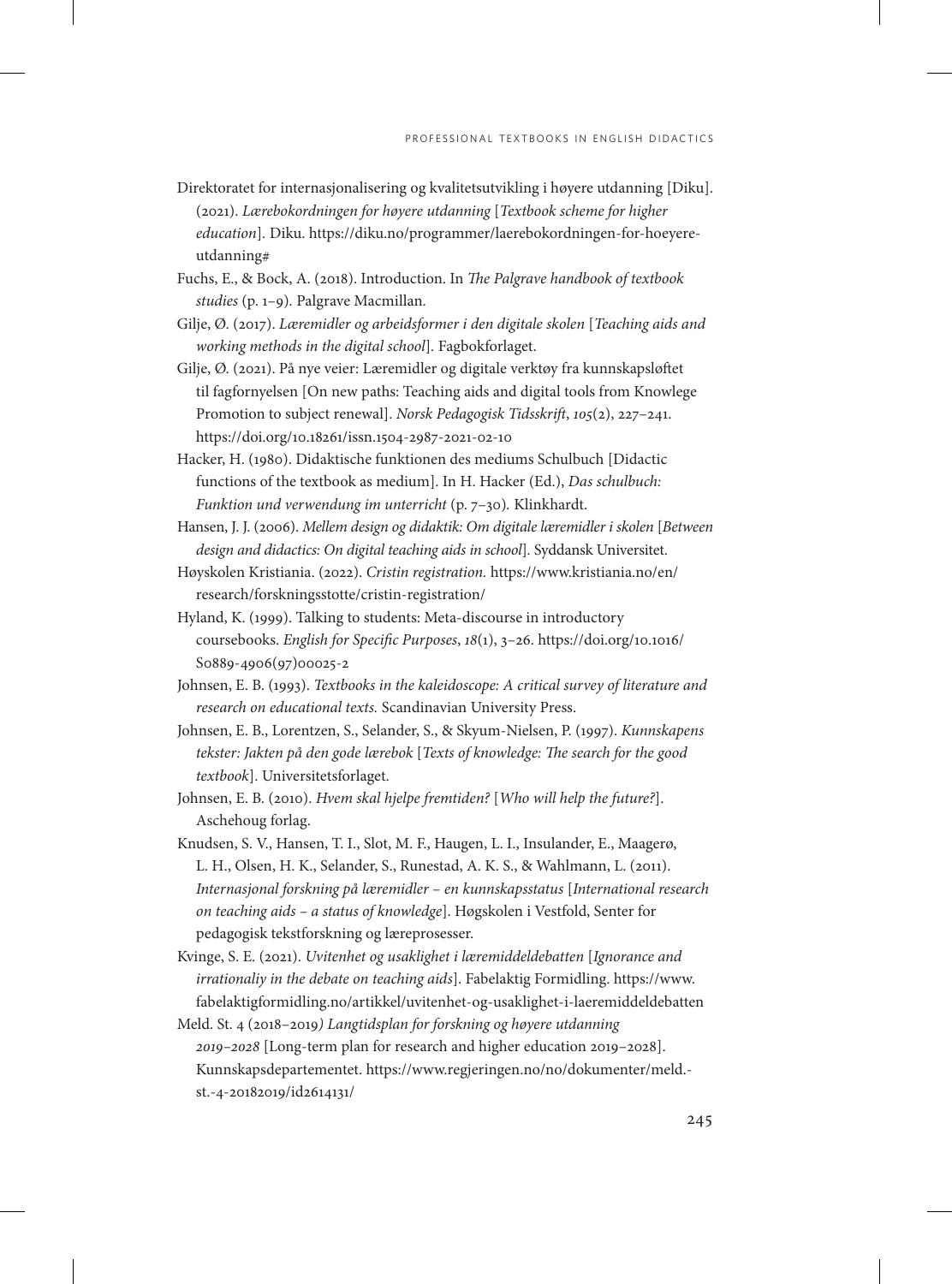- Moi, R., Bjørhovde, G., Brox Larsen, A., & Guldahl, T. M. (2014). Evaluering av engelskfaget i GLU 1–7 og GLU 5–10 [Evaluation of English as a subject in GLU 1–7 and GLU 5–10]. Følgegruppen for lærerutdanningsreformen, Lærerutdanningsfagene norsk, engelsk, naturfag og kroppsøving (pp. 21–29, Delrapport 1– 2014). Følgegruppen for lærerutdanningsreformen. [https://www.](https://www.uis.no/sites/default/files/2021-02/FFL Delrapport 1 2014 fra F%C3%B8lgegruppen.pdf) [uis.no/sites/default/files/2021-02/FFL%20Delrapport%201%202014%20fra%20](https://www.uis.no/sites/default/files/2021-02/FFL Delrapport 1 2014 fra F%C3%B8lgegruppen.pdf) [F%C3%B8lgegruppen.pdf](https://www.uis.no/sites/default/files/2021-02/FFL Delrapport 1 2014 fra F%C3%B8lgegruppen.pdf)
- Nasjonalt råd for lærerutdanning.(2017). *Nasjonale retningslinjer for lektorutdanning for trinn 8–13* [National guidelines for *lektor* education for grades 8–13]*.*  Universitets- og høgskolerådet. [https://www.uhr.no/temasider/nasjonale](https://www.uhr.no/temasider/nasjonale-retningslinjer/nasjonale-retningslinjer-for-larerutdanningene/)[retningslinjer/nasjonale-retningslinjer-for-larerutdanningene/](https://www.uhr.no/temasider/nasjonale-retningslinjer/nasjonale-retningslinjer-for-larerutdanningene/)
- Nasjonalt råd for lærerutdanning. (2018a). *Nasjonale retningslinjer for grunnskolelærerutdanning trinn 1–7* [*National guidelines for primary school teacher education programme grades 1–7*]*.* Universitets- og høgskolerådet. [https://](https://www.uhr.no/temasider/nasjonale-retningslinjer/nasjonale-retningslinjer-for-larerutdanningene/) [www.uhr.no/temasider/nasjonale-retningslinjer/nasjonale-retningslinjer-for](https://www.uhr.no/temasider/nasjonale-retningslinjer/nasjonale-retningslinjer-for-larerutdanningene/)[larerutdanningene/](https://www.uhr.no/temasider/nasjonale-retningslinjer/nasjonale-retningslinjer-for-larerutdanningene/)
- Nasjonalt råd for lærerutdanning. (2018b). *Nasjonale retningslinjer for grunnskolelærerutdanning 5–10* [*National guidelines for primary school teacher education programme grades 5–10*]. Universitets- og høgskolerådet. [https://](https://www.uhr.no/temasider/nasjonale-retningslinjer/nasjonale-retningslinjer-for-larerutdanningene/) [www.uhr.no/temasider/nasjonale-retningslinjer/nasjonale-retningslinjer-for](https://www.uhr.no/temasider/nasjonale-retningslinjer/nasjonale-retningslinjer-for-larerutdanningene/)[larerutdanningene/](https://www.uhr.no/temasider/nasjonale-retningslinjer/nasjonale-retningslinjer-for-larerutdanningene/)
- Nylenna, M. (2017). Er den tradisjonelle læreboken avleggs? [Is the traditional textbook outdated?]. *Michael Publication Series of The Norwegian Medical Society*, *2*. [https://www.michaeljournal.no/article/2017/03/Er-den-tradisjonelle](https://www.michaeljournal.no/article/2017/03/Er-den-tradisjonelle-l%C3%A6reboken-avleggs-)[l%C3%A6reboken-avleggs-](https://www.michaeljournal.no/article/2017/03/Er-den-tradisjonelle-l%C3%A6reboken-avleggs-)
- Oliver, D. G., Serovich, J. M., & Mason, T. L. (2005). Constraints and Opportunities with Interview Transcription: Towards Reflection in Qualitative Research. *Social Forces*, *84*(2), 1273–1289.<https://doi.org/10.1353/sof.2006.0023>
- Poulsen, J. A., & Brodersen, P. (2011). Anvendelse af læremidler i professionsuddannelserne – Om udbredelse, begrundelse og virkning, især ved brug af cases [*Application of teaching aids in professional education – On prevalence, pretext and effect, especially when using cases*]. *Læremiddeldidaktik*, *5*, 25–39.
- Purves, A. (1993). Introduction. In E. B. Johnsen, *Textbooks in the kaleidoscope*. Scandinavian University Press.
- Selander, S., & Skjelbred, D. (2004). *Pedagogiske tekster for kommunikasjon og læring* [*Pedgagocial texts for communication and learning*]. Universitetsforlaget.
- Selander, S. (2013). Design av pedagogiska texter: Representationer av medeltiden [Design of pedagogical texts: Representations of the Middle Ages]. In N. Askeland, E. Maagerø, & B. Aamotsbakken (Eds.), *Læreboka: Studier i ulike læreboktekster* (p. 165–187). Tapir Akademika forlag.